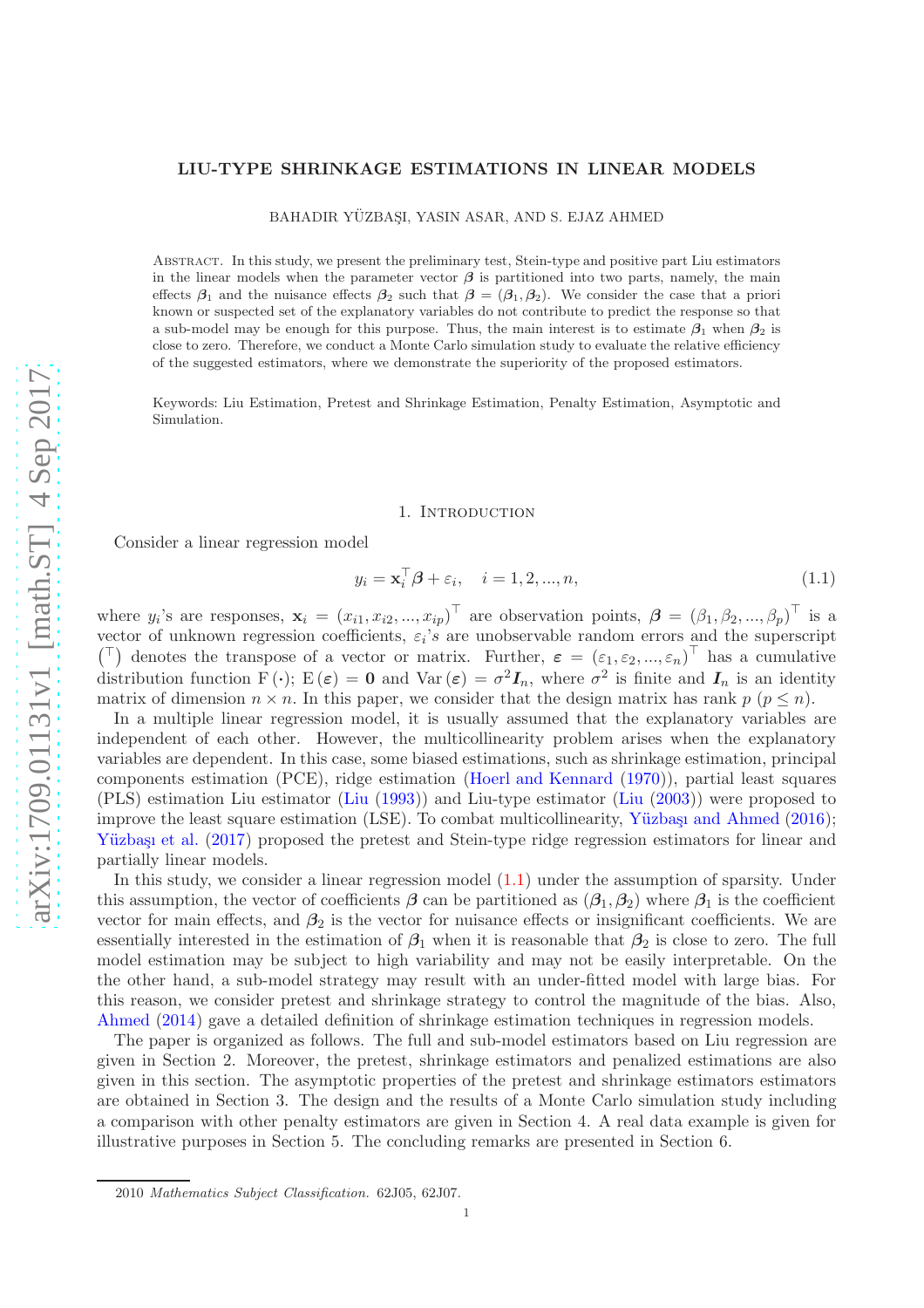#### 2. Estimation Strategies

The ridge estimator firstly proposed by [Hoerl and Kennard](#page-17-0) [\(1970](#page-17-0)) can be obtained from the following model

$$
\mathbf{Y} = \mathbf{X}\boldsymbol{\beta} + \boldsymbol{\varepsilon} \text{ subject to } \boldsymbol{\beta}'\boldsymbol{\beta} \leq \boldsymbol{\phi},
$$

where  $\mathbf{y} = (y_1, \dots, y_n)^\top$ ,  $\mathbf{X} = (\mathbf{x}_1, \dots, \mathbf{x}_n)^\top$  and  $\phi$  is inversely proportional to  $\lambda^R$ , which is equal to

$$
\arg\min_{\boldsymbol{\beta}} \left\{ \sum_{i=1}^{n} \left( y_i - \mathbf{x}_i^{\top} \boldsymbol{\beta} \right)^2 + \lambda^R \sum_{j=1}^{p} \beta_j^2 \right\}.
$$

It yields

$$
\widehat{\boldsymbol{\beta}}^{\text{RFM}}=\left(\mathbf{X}^{\top} \mathbf{X}+\lambda^{R} \boldsymbol{I}_{p}\right)^{-1} \mathbf{X}^{\top} \mathbf{Y},
$$

where  $\widehat{\beta}^{RFM}$  is called a ridge full model estimator and  $\mathbf{Y} = (y_1, y_2, ..., y_n)^\top$ . If  $\lambda^R = 0$ , then  $\widehat{\beta}^{RFM}$  is the LSE estimator, and  $\lambda^R = \infty$ , then  $\widehat{\beta}^{\text{RFM}} = 0$ .

[Liu](#page-17-1) [\(1993](#page-17-1)) proposed a new biased estimator (LFM) by augmenting  $d\hat{\beta}^{LSE} = \beta + \epsilon'$  to [\(1.1\)](#page-0-0) such that

$$
\widehat{\boldsymbol{\beta}}^{\mathrm{LFM}} = \left(\mathbf{X}^{\top} \mathbf{X} + \boldsymbol{I_p}\right)^{-1} \left(\mathbf{X}^{\top} \mathbf{X} + d^{\mathrm{L}} \boldsymbol{I_p}\right) \widehat{\boldsymbol{\beta}}^{\mathrm{LSE}}
$$

where  $0 < d^{\text{L}} < 1$ . The advantage of  $\widehat{\beta}^{\text{LFM}}$  over  $\widehat{\beta}^{\text{RFM}}$  is that  $\widehat{\beta}^{\text{LFM}}$  is a linear function of  $d^{\text{L}}$ [\(Liu](#page-17-1) [\(1993](#page-17-1))). When  $d^L = 1$ , we get  $\hat{\beta}^{LFM} = \hat{\beta}^{LSE}$ . Many researcher has been considered Liu estimator so far. Among them, [Liu](#page-17-2) [\(2003](#page-17-2)), [Akdeniz and Erol](#page-17-5) [\(2003](#page-17-5)), [Hubert and Wijekoon](#page-17-6) [\(2006](#page-17-6)), [Saleh and Kibria](#page-17-7) [\(1993](#page-17-7)) and [Kibria](#page-17-8) [\(2012](#page-17-8)) are notable.

We let  $X = (X_1, X_2)$ , where  $X_1$  is an  $n \times p_1$  sub-matrix containing the regressors of interest and  $\mathbf{X}_2$  is an  $n \times p_2$  sub-matrix that may or may not be relevant in the analysis of the main regressors. Similarly,  $\boldsymbol{\beta} = (\boldsymbol{\beta}_1^{\top}, \boldsymbol{\beta}_2^{\top})^{\top}$  be the vector of parameters, where  $\boldsymbol{\beta}_1$  and  $\boldsymbol{\beta}_2$  have dimensions  $p_1$  and  $p_2$ , respectively, with  $p_1 + p_2 = p$ ,  $p_i \ge 0$  for  $i = 1, 2$ .

A sub-model or restricted model is defined as:

$$
\mathbf{Y} = \mathbf{X}\boldsymbol{\beta} + \boldsymbol{\varepsilon} \quad \text{subject to } \boldsymbol{\beta}^{\top}\boldsymbol{\beta} \ \leq \phi \text{ and } \boldsymbol{\beta_2} = \mathbf{0},
$$

then we have the following restricted linear regression model

<span id="page-1-0"></span>
$$
\mathbf{Y} = \mathbf{X}_1 \boldsymbol{\beta}_1 + \boldsymbol{\varepsilon} \text{ subject to } \boldsymbol{\beta}_1^\top \boldsymbol{\beta}_1 \le \phi. \tag{2.1}
$$

We denote  $\hat{\beta}_1^{\text{RFM}}$  as the full model or unrestricted ridge estimator of  $\beta_1$  is given by

$$
\widehat{\beta}_1^\text{RFM} = \left( \mathbf{X}_1^\top \bm{M}_2^R \mathbf{X}_1 + \lambda^R \bm{I}_{p_1} \right)^{-1} \mathbf{X}_1^\top \bm{M}_2^R \mathbf{Y},
$$

where  $M_2^R = I_n - \mathbf{X}_2 \left( \mathbf{X}_2^\top \mathbf{X}_2 + \lambda^R I_{p_2} \right)^{-1} \mathbf{X}_2^\top$ . For model [\(2.1\)](#page-1-0), the sub-model or restricted estimator  $\hat{\beta}_1^{\text{RSM}}$  of  $\beta_1$  has the form

$$
\widehat{\beta}_1^{\text{RSM}} = \left(\mathbf{X}_1^{\top} \mathbf{X}_1 + \lambda_1^R \mathbf{I}_{p_1}\right)^{-1} \mathbf{X}_1^{\top} \mathbf{Y},
$$

where  $\lambda_1^R$  is ridge parameter for sub-model estimator  $\hat{\beta}_1^{\text{RSM}}$ .

Similarly, we introduce the full model estimator or unrestricted Liu estimator  $\hat{\beta}_1^{\text{LFM}}$  as follows:

$$
\widehat{\beta}_1^{\text{LFM}} = \left( \mathbf{X}_1^\top \mathbf{M}_2^{\text{L}} \mathbf{X}_1 + \mathbf{I}_{p_1} \right)^{-1} \left( \mathbf{X}_1^\top \mathbf{M}_2^{\text{L}} \mathbf{X}_1 + d^{\text{L}} \mathbf{I}_{p_1} \right) \widehat{\beta}_1^{\text{LSE}},
$$

where  $M_2^{\text{L}} = I_n - \mathbf{X}_2 (\mathbf{X}_2' \mathbf{X}_2 + I_{p_2})^{-1} (\mathbf{X}_2^{\top} \mathbf{X}_2 + d^{\text{L}} I_{p_2}) \mathbf{X}_2^{\top}$ . The sub-model Liu estimator  $\widehat{\beta}_1^{\text{LSM}}$  is defined as  $\overline{E}$ 

$$
\widehat{\beta}_1^{\text{LSM}} = \left(\mathbf{X}_1^{\top} \mathbf{X}_1 + \boldsymbol{I}_{p_1}\right)^{-1} \left(\mathbf{X}_1^{\top} \mathbf{X}_1 + d_1^{\text{L}} \boldsymbol{I}_{p_1}\right) \widehat{\beta}_1^{\text{LSM}}
$$

where  $0 < d_1^L < 1$  and  $\widehat{\beta}_1^{\text{LSE}} = (\mathbf{X}_1^{\top} \mathbf{X}_1)^{-1} \mathbf{X}_1^{\top} \mathbf{Y}$ .

Generally speaking,  $\hat{\beta}_1^{\text{LSM}}$  performs better than  $\hat{\beta}_1^{\text{LFM}}$  when  $\beta_2$  is close to zero. However, for  $\beta_2$ away from the zero,  $\hat{\beta}_1^{\text{LSM}}$  can be inefficient. But, the estimate  $\hat{\beta}_1^{\text{LFM}}$  is consistent for departure of  $\beta_2$  from zero.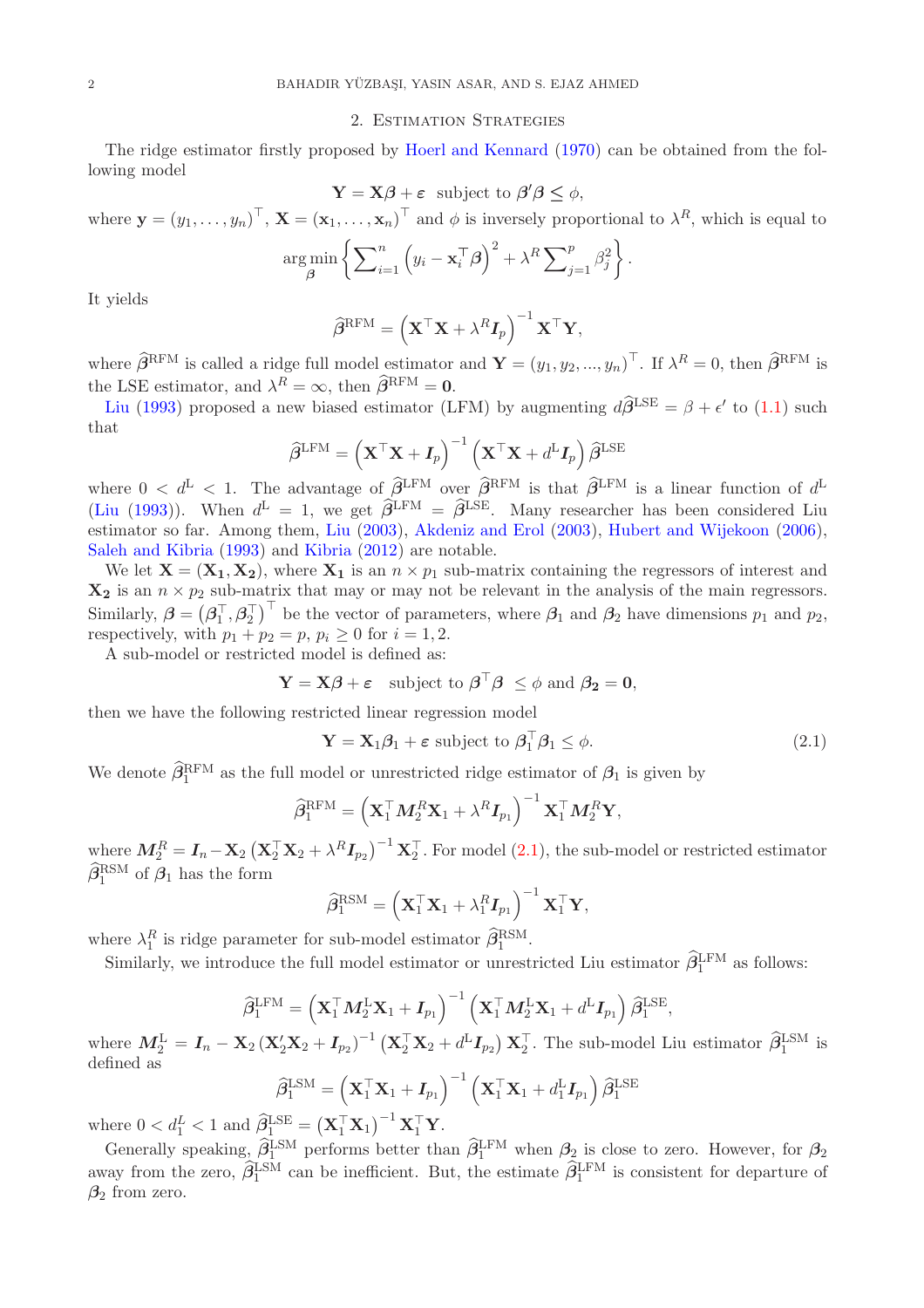The idea of penalized estimation was introduced by [Frank and Friedman](#page-17-9) [\(1993](#page-17-9)). They suggested the notion of bridge regression as given in [2.2.](#page-2-0) For a given penalty function  $\pi(\cdot)$  and tuning parameter that controls the amount of shrinkage  $\lambda$ , bridge estimators are estimated by minimizing the following penalized least square criterion

<span id="page-2-0"></span>
$$
\sum_{i=1}^{n} \left( y_i - \mathbf{x}_i^{\top} \boldsymbol{\beta} \right)^2 + \lambda \pi \left( \boldsymbol{\beta} \right), \tag{2.2}
$$

where  $\pi(\beta)$  is  $\sum_{j=1}^p |\beta_j|^\gamma$ ,  $\gamma > 0$ . This penalty function bounds the  $L_\gamma$  norm of the parameters.

2.1. Pretest and Shrinkage Liu Estimation. The pretest is a combination of  $\hat{\beta}_1^{\text{LFM}}$  and  $\hat{\beta}_1^{\text{LSM}}$ through an indicator function  $I(\mathcal{L}_n \leq c_{n,\alpha})$ , where  $\mathcal{L}_n$  is appropriate test statistic to test  $H_0: \beta_2 = 0$ versus  $H_A: \beta_2 \neq \mathbf{0}$ . Moreover,  $c_{n,\alpha}$  is an  $\alpha$ -level critical value using the distribution of  $\mathscr{L}_n$ . We define the test statistic as follows:

$$
\mathscr{L}_n = \frac{n}{\widehat{\sigma}^2} \left( \widehat{\beta}_2^{\text{LSE}} \right)^\top \mathbf{X}_2^\top \mathbf{M}_1 \mathbf{X}_2 \left( \widehat{\beta}_2^{\text{LSE}} \right),
$$

where  $\hat{\sigma}^2 = \frac{1}{n-p} (\mathbf{Y} - \mathbf{X} \hat{\boldsymbol{\beta}}^{\text{LFM}})^\top (\mathbf{Y} - \mathbf{X} \hat{\boldsymbol{\beta}}^{\text{LFM}})$  is consistent estimator of  $\sigma^2$ ,  $M_1 = I_n - \mathbf{X}_1 (\mathbf{X}_1^\top \mathbf{X}_1)^{-1} \mathbf{X}_1^\top$ and  $\hat{\beta}_2^{\text{LSE}} = (\mathbf{X}_2^{\top} \mathbf{M}_1 \mathbf{X}_2)^{-1} \mathbf{X}_2^{\top} \mathbf{M}_1 \mathbf{Y}$ . Under  $H_0$ , the test statistic  $\mathscr{L}_n$  follows chi-square distribution with  $p_2$  degrees of freedom for large *n* values. The pretest test Liu regression estimator  $\hat{\beta}_1^{\text{LPT}}$  of  $\beta_1$ is defined by

$$
\widehat{\beta}_1^{\text{LPT}} = \widehat{\beta}_1^{\text{LFM}} - \left(\widehat{\beta}_1^{\text{LFM}} - \widehat{\beta}_1^{\text{LSM}}\right)I\left(\mathscr{L}_n \leq c_{n,\alpha}\right),
$$

where  $c_{n,\alpha}$  is an  $\alpha-$  level critical value.

The shrinkage or Stein-type Liu regression estimator  $\hat{\beta}_1^{\text{LS}}$  of  $\beta_1$  is defined by

$$
\widehat{\beta}_1^{\text{LS}} = \widehat{\beta}_1^{\text{LSM}} + \left(\widehat{\beta}_1^{\text{LFM}} - \widehat{\beta}_1^{\text{LSM}}\right) \left(1 - (p_2 - 2)\mathscr{L}_n^{-1}\right), \ p_2 \ge 3.
$$

The estimator  $\hat{\beta}_1^{\text{LS}}$  is general form of the Stein-rule family of estimators where shrinkage of the base estimator is towards the restricted estimator  $\hat{\beta}_1^{\text{LSM}}$ . The Shrinkage estimator is pulled towards the restricted estimator when the variance of the unrestricted estimator is large. Also, we can say that  $\hat{\beta}_1^{RS}$  is the smooth version of  $\hat{\beta}_1^{LPT}$ .

The positive part of the shrinkage Liu regression estimator  $\hat{\beta}_1^{\text{LPS}}$  of  $\beta_1$  can be defined by

$$
\widehat{\beta}_1^{\text{LPS}} = \widehat{\beta}_1^{\text{LSM}} + \left(\widehat{\beta}_1^{\text{LFM}} - \widehat{\beta}_1^{\text{LSM}}\right) \left(1 - (p_2 - 2)\mathscr{L}_n^{-1}\right)^+,
$$

where  $z^+ = max(0, z)$ .

2.1.1. Lasso strategy. For  $\gamma = 1$ , we obtain the  $L_1$  penalized least squares estimator, which is commonly known as Lasso (least absolute shrinkage and selection operator)

$$
\widehat{\boldsymbol{\beta}}^{\text{Lasso}} = \underset{\boldsymbol{\beta}}{\text{arg min}} \left\{ \sum_{i=1}^{n} \left( y_i - \mathbf{x}_i^{\top} \boldsymbol{\beta} \right)^2 + \lambda \sum_{j=1}^{p} |\beta_j| \right\}.
$$

where the parameter  $\lambda \geq 0$  controls the amount of shrinkage, see [Tibshirani](#page-17-10) [\(1996\)](#page-17-10) for details. Lasso is a popular estimator in order to provide simultaneous estimation and variable selection.

2.1.2. *Adaptive Lasso strategy.* The adaptive Lasso estimator is defined as

$$
\widehat{\beta}^{\text{aLasso}} = \underset{\beta}{\arg \min} \left\{ \sum_{i=1}^{n} \left( y_i - \mathbf{x}_i^{\top} \beta \right)^2 + \lambda \sum_{j=1}^{p} \widehat{\xi}_j \left| \widehat{\beta}_j \right| \right\},\
$$

where the weight function is

$$
\widehat{\xi}_j = \frac{1}{|\beta_j^*|^\gamma}; \ \gamma > 0.
$$

The  $\widehat{\beta}_j^*$  is the jth component of a root–n consistent estimator of  $\beta$ . For computational details we refer to [Zou](#page-17-11)  $(2006)$ .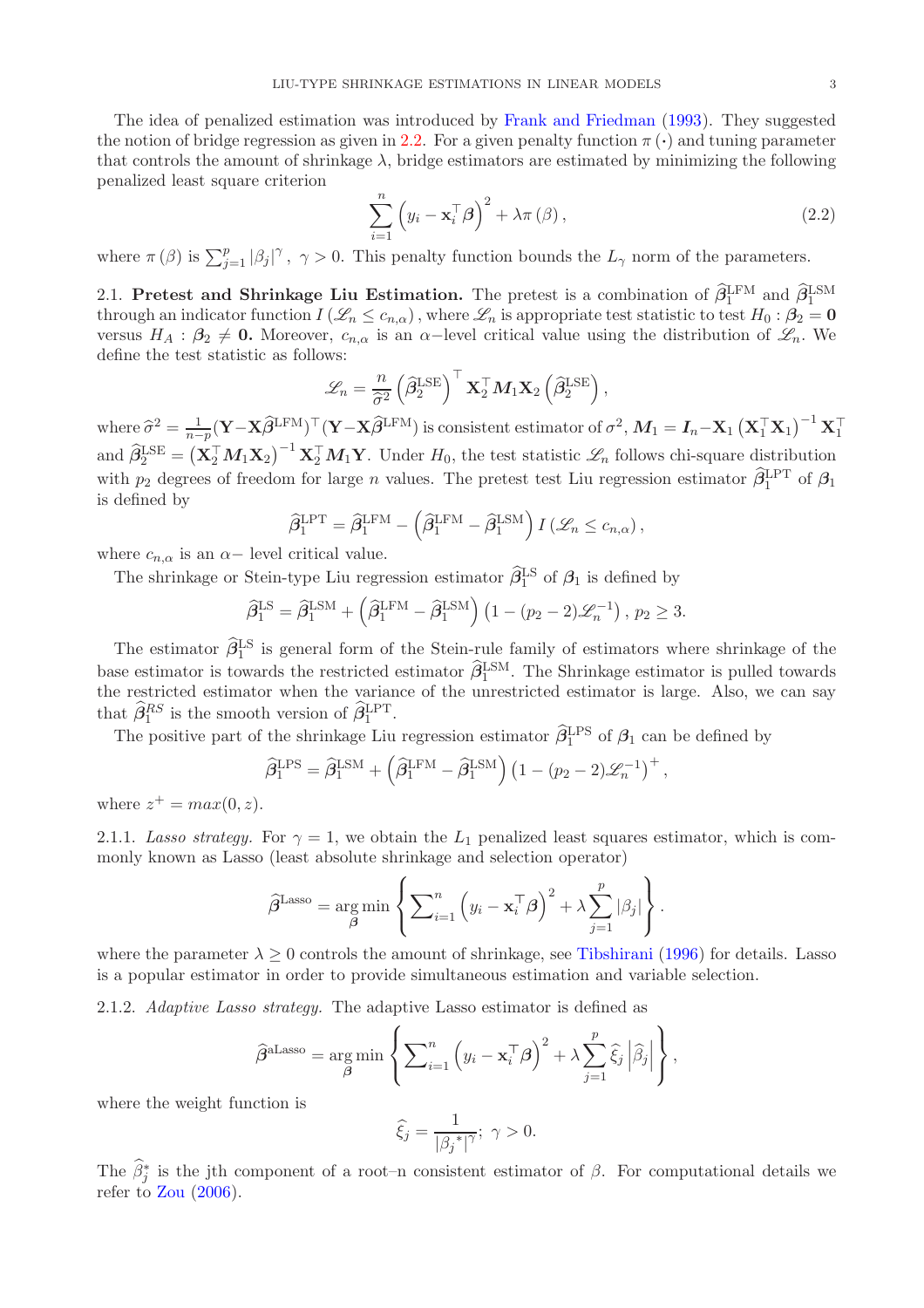2.1.3. *SCAD strategy.* The smoothly clipped absolute deviation (SCAD) is proposed by [Fan and Li](#page-17-12) [\(2001](#page-17-12)). The SCAD penalty is given by

$$
J_{\alpha,\lambda}(x) = \lambda \left\{ I(|x| \le \lambda) + \frac{(\alpha \lambda - |x|)_+}{(\alpha - 1)\lambda} I(|x| > \lambda) \right\}, \quad x \ge 0,
$$

for some  $\alpha > 2$  and  $\lambda > 0$ . Hence, the SCAD estimation is given by

$$
\widehat{\boldsymbol{\beta}}^{\text{SCAD}} = \underset{\boldsymbol{\beta}}{\text{arg min}} \left\{ \sum_{i=1}^{n} \left( y_i - \mathbf{x}_i^{\top} \boldsymbol{\beta} \right)^2 + \lambda \sum_{j=1}^{p} J_{\alpha,\lambda} \left\| \beta_j \right\|_1 \right\},\
$$

where  $\left\| \cdot \right\|_1$  denotes  $L_1$  norm.

For estimation strategies based on  $\gamma = 2$ , we establish some useful asymptotic results in the following section.

# 3. ASYMPTOTIC ANALYSIS

We consider a sequence of local alternatives  ${K_n}$  given by

$$
K_n: \beta_2 = \beta_{2(n)} = \frac{\kappa}{\sqrt{n}},
$$

where  $\boldsymbol{\kappa} = (\kappa_1, \kappa_2, ..., \kappa_{p_2})^\top$  is a fixed vector. The asymptotic bias of an estimator  $\hat{\beta}_1^*$  is defined as

$$
\mathcal{B}\left(\widehat{\beta}_{1}^{*}\right)=\mathcal{E}\lim_{n\to\infty}\left\{\sqrt{n}\left(\widehat{\beta}_{1}^{*}-\beta_{1}\right)\right\},\,
$$

the asymptotic covariance of an estimator  $\widehat{\beta}_1^*$  is given by

$$
\Gamma\left(\widehat{\beta}_{1}^{*}\right) = \mathcal{E}\lim_{n\to\infty}\left\{ n\left(\widehat{\beta}_{1}^{*}-\beta_{1}\right)\left(\widehat{\beta}_{1}^{*}-\beta_{1}\right)^{\top}\right\},\
$$

and by using asymptotic the covariance matrix  $\Gamma\left(\widehat{\beta}_1^* \right)$ ), the asymptotic risk of an estimator  $\widehat{\beta}_1^*$  is given by

$$
\mathcal{R}\left(\widehat{\beta}_1^*\right)=\mathrm{tr}\left(\boldsymbol{W\Gamma}\left(\widehat{\beta}_1^*\right)\right),
$$

where W is a positive definite matrix of weights with dimensions of  $p \times p$ , and  $\hat{\beta}_1^*$  is one of the suggested estimators:

We consider the following regularity conditions in order to evaluate the asymptotic properties of the estimators.

- (i)  $\frac{1}{n} \max_{1 \leq i \leq n} \mathbf{x}_i^{\top} (\mathbf{X}^{\top} \mathbf{X})^{-1} \mathbf{x}_i \to 0$  as  $n \to \infty$ , where  $\mathbf{x}_i^{\top}$  is the *i*th row of **X**
- (ii)  $\lim_{n \to \infty} n^{-1}(\mathbf{X}^{\top} \mathbf{X}) = \lim_{n \to \infty} \mathbf{C}_n = \mathbf{C}$ , for finite **C**.
- (iii)  $\lim_{n \to \infty} \mathbf{F}_n(d) = \mathbf{F}_d$ , for finite  $\mathbf{F}_d$  where  $\mathbf{F}_n(d) = (\mathbf{C}_n + \mathbf{I}_p)^{-1} (\mathbf{C}_n + d\mathbf{I}_p)$ and  $\mathbf{F}_d = (\mathbf{C} + \mathbf{I}_p)^{-1} (\mathbf{C} + d\mathbf{I}_p).$

<span id="page-3-0"></span>**Theorem 3.1.** *If*  $0 < d < 1$  *and* **C** *is non-singular, then* 

$$
\sqrt{n}\left(\widehat{\beta}^{\text{LFM}}-\beta\right) \sim \mathcal{N}_p\left(-(1-d)\left(\mathbf{C}+\boldsymbol{I}_p\right)^{-1}\beta,\,\sigma^2\mathbf{S}\right)
$$

*where*  $\mathbf{S} = \mathbf{F}_d \mathbf{C}^{-1} \mathbf{F}_d^{\top}$ .

*Proof.* Since  $\widehat{\beta}^{\text{LFM}}$  is a linear function of  $\widehat{\beta}^{\text{LSE}}$ , it is asymptotically normally distributed.

$$
\mathcal{E}\left(\sqrt{n}\left(\widehat{\beta}^{\text{LFM}}-\beta\right)\right) = \mathcal{E}\lim_{n\to\infty}\left\{\sqrt{n}\left((\mathbf{C}+\boldsymbol{I}_p)^{-1}(\mathbf{C}+d\boldsymbol{I}_p)\widehat{\beta}^{\text{LSE}}-\beta\right)\right\}
$$
  
\n
$$
= \mathcal{E}\lim_{n\to\infty}\left\{\sqrt{n}\left[\left(\boldsymbol{I}_p-(\mathbf{C}+\boldsymbol{I}_p)^{-1}+d(\mathbf{C}+d\boldsymbol{I}_p)\right)\widehat{\beta}^{\text{LSE}}-\beta\right]\right\}
$$
  
\n
$$
= -(1-d)(\mathbf{C}+d\boldsymbol{I}_p)\beta
$$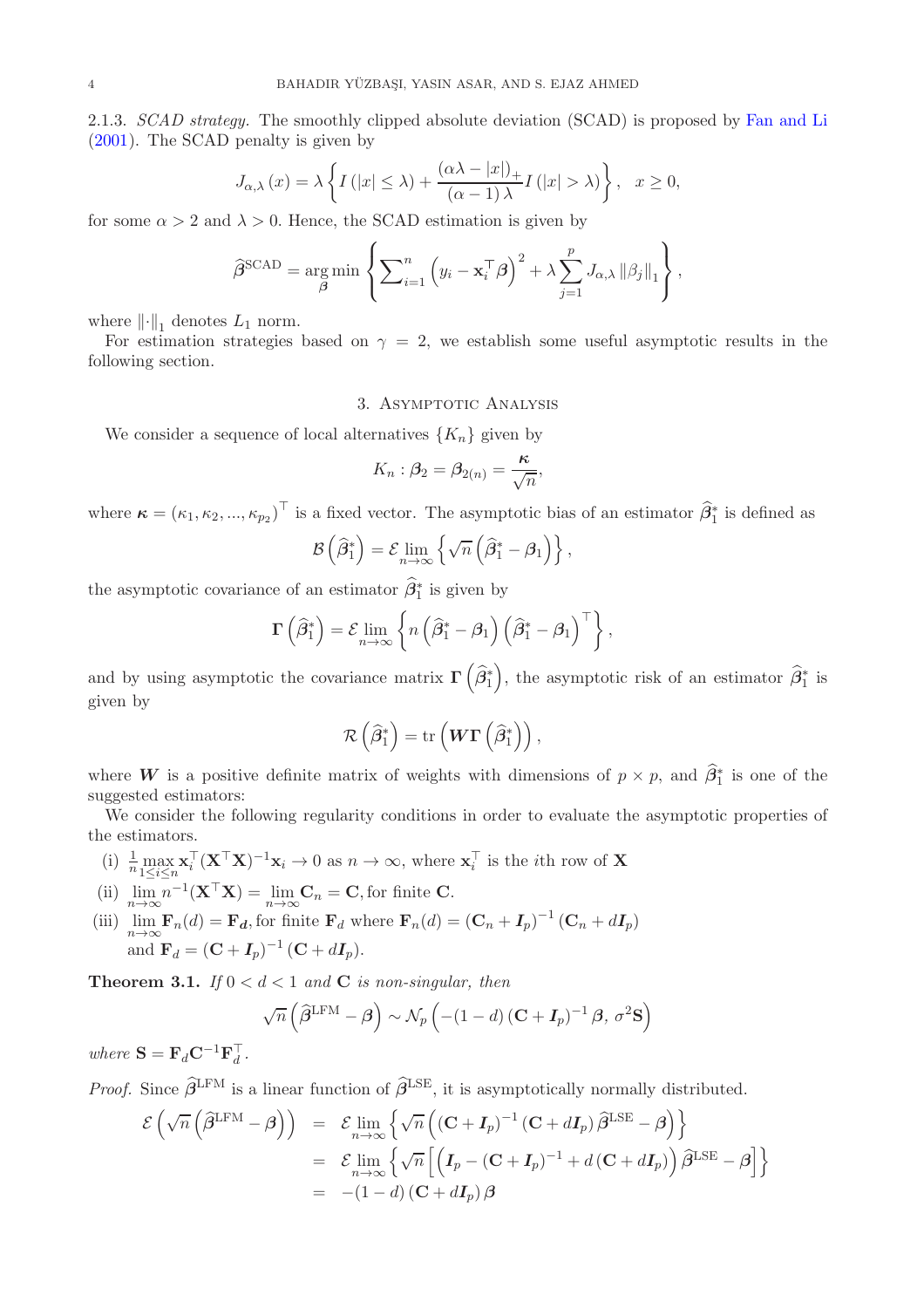$$
\mathbf{\Gamma} (\hat{\beta}^{\text{LFM}}) = \mathcal{E} \lim_{n \to \infty} \left\{ n \left( \hat{\beta}^{\text{LFM}} - \beta \right) \left( \hat{\beta}^{\text{LFM}} - \beta \right)^{\top} \right\}
$$
\n
$$
= \mathcal{E} \lim_{n \to \infty} n \left\{ \left( \mathbf{F}_d \hat{\beta}^{\text{LSE}} - \beta \right) \left( \mathbf{F}_d \hat{\beta}^{\text{LSE}} - \beta \right)^{\top} \right\}
$$
\n
$$
= \mathcal{E} \lim_{n \to \infty} n \left\{ \left( (\mathbf{F}_d - \mathbf{I}_p) \beta + \mathbf{F}_d \mathbf{C}^{-1} \mathbf{X}^{\top} \boldsymbol{\varepsilon} \right) \left( (\mathbf{F}_d - \mathbf{I}_p) \beta + \mathbf{F}_d \mathbf{C}^{-1} \mathbf{X}^{\top} \boldsymbol{\varepsilon} \right)^{\top} \right\}
$$
\n
$$
= \sigma^2 \mathbf{F}_d \mathbf{C}^{-1} \mathbf{F}_d^{\top}
$$

Hence, the Theorem is proven.  $\blacksquare$ 

<span id="page-4-1"></span>*Proposition* 3.2*.* Let  $\vartheta_1 = \sqrt{n} \left( \widehat{\beta}_1^{\text{LFM}} - \beta_1 \right)$ ,  $\vartheta_2 = \sqrt{n} \left( \widehat{\beta}_1^{\text{LSM}} - \beta_1 \right)$  and  $\vartheta_3 = \sqrt{n} \left( \widehat{\beta}_1^{\text{LFM}} - \widehat{\beta}_1^{\text{LSM}} \right)$  . Under the foregoing assumptions, Theorem [3.1](#page-3-0) and the local alternatives  $\{K_n\}$  as  $n \to \infty$  we have

$$
\begin{pmatrix}\n\vartheta_1 \\
\vartheta_3\n\end{pmatrix} \sim \mathcal{N} \left[ \begin{pmatrix}\n-\mu_{11.2} \\
\delta\n\end{pmatrix}, \begin{pmatrix}\n\sigma^2 \mathbf{S}_{11.2}^{-1} & \boldsymbol{\Phi} \\
\boldsymbol{\Phi} & \boldsymbol{\Phi}\n\end{pmatrix} \right],
$$
\n
$$
\begin{pmatrix}\n\vartheta_3 \\
\vartheta_2\n\end{pmatrix} \sim \mathcal{N} \left[ \begin{pmatrix}\n\delta \\
-\gamma\n\end{pmatrix}, \begin{pmatrix}\n\boldsymbol{\Phi} & \mathbf{0} \\
\mathbf{0} & \sigma^2 \mathbf{S}_{11}^{-1}\n\end{pmatrix} \right],
$$
\n
$$
\begin{pmatrix}\n\mathbf{S}_{11} & \mathbf{S}_{12}\n\end{pmatrix}
$$

where  $\mathbf{C} =$  $\left( \begin{array}{cc} {\bf C}_{11} & {\bf C}_{12} \\ {\bf C}_{21} & {\bf C}_{22} \end{array} \right),\, {\bf S} =$  $\begin{pmatrix} S_{11} & S_{12} \ S_{21} & S_{22} \end{pmatrix}$  $\gamma = -(\mu_{11.2} + \delta)$  and  $\delta = (\mathbf{C}_{11} + I_{p_1})^{-1} (\mathbf{C}_{11} + dI_{p_1}) \mathbf{C}_{12} \kappa$ ,  $\Phi = \sigma^2 \mathbf{F}_d^{11} \mathbf{C}_{12} \mathbf{S}_{22.1}^{-1} \mathbf{C}_{21} \mathbf{F}_d^{11}$ , where  $\mathbf{S}_{22.1} = \mathbf{S}_{22} - \mathbf{S}_{21} \mathbf{S}_{11}^{-1} \mathbf{S}_{12}, \ \mathbf{F}_{d}^{11} = (\mathbf{C}_{11} + \mathbf{I}_{p_1})^{-1} (\mathbf{C}_{11} + d\mathbf{I}_{p_1}) \text{ and } \boldsymbol{\mu} = -(1-d)(\mathbf{C} + \mathbf{I})^{-1} \boldsymbol{\beta} = \begin{pmatrix} \boldsymbol{\mu}_1 \\ \boldsymbol{\mu}_2 \end{pmatrix}$  $\mu_2$  $\overline{ }$ and  $\mu_{11.2} = \mu_1 - C_{12}C_{22}^{-1}((\beta_2 - \kappa) - \mu_2)$  such that  $\mu_{11.2}$  is the mean of conditional distribution of  $\beta_1$ , given  $\beta_2 = 0_{p_2}$  and  $\sigma^2 S_{11.2}^{-1}$   $(S_{11.2} = S_{11} - S_{12} S_{22}^{-1} S_{21})$  is the covariance matrix.

*Proof.* We make use of  $\tilde{\mathbf{y}} = \mathbf{y} - \mathbf{X}_2 \tilde{\beta}_2^{\text{LFM}}$  to obtain  $\Phi$  as follows  $\widehat{\beta}_1^{\text{LFM}}$ 

<span id="page-4-0"></span>
$$
= \left(\mathbf{X}_{1}^{\top}\mathbf{X}_{1} + \mathbf{I}_{p_{1}}\right)^{-1} \left(\mathbf{X}_{1}^{\top}\mathbf{X}_{1} + d^{L}\mathbf{I}_{p_{1}}\right) \mathbf{X}_{1}^{\top}\widetilde{\mathbf{y}}
$$
\n
$$
= \left(\mathbf{X}_{1}^{\top}\mathbf{X}_{1} + \mathbf{I}_{p_{1}}\right)^{-1} \left(\mathbf{X}_{1}^{\top}\mathbf{X}_{1} + d^{L}\mathbf{I}_{p_{1}}\right) \mathbf{X}_{1}^{\top}\mathbf{y} - \left(\mathbf{X}_{1}^{\top}\mathbf{X}_{1} + \mathbf{I}_{p_{1}}\right)^{-1} \left(\mathbf{X}_{1}^{\top}\mathbf{X}_{1} + d^{L}\mathbf{I}_{p_{1}}\right) \mathbf{X}_{1}^{\top}\mathbf{X}_{2} \widehat{\beta}_{2}^{\text{LFM}}
$$
\n
$$
= \widehat{\beta}_{1}^{\text{LSM}} - \left(\mathbf{X}_{1}^{\top}\mathbf{X}_{1} + \mathbf{I}_{p_{1}}\right)^{-1} \left(\mathbf{X}_{1}^{\top}\mathbf{X}_{1} + d^{L}\mathbf{I}_{p_{1}}\right) \mathbf{X}_{1}^{\top}\mathbf{X}_{2} \widehat{\beta}_{2}^{\text{LFM}}.
$$
\n(3.1)

Now, under the local alternatives  $\{K_n\}$ , using [3.1,](#page-4-0) we compute  $\Phi$  as follows:

$$
\Phi = Cov\left(\hat{\beta}_{1}^{\text{LFM}} - \hat{\beta}_{1}^{\text{LSM}}\right)
$$
\n
$$
= \mathcal{E}\left[\left(\hat{\beta}_{1}^{\text{LFM}} - \hat{\beta}_{1}^{\text{LSM}}\right) \left(\hat{\beta}_{1}^{\text{LFM}} - \hat{\beta}_{1}^{\text{LSM}}\right)^{\top}\right]
$$
\n
$$
= \mathcal{E}\left[\left((\mathbf{C}_{11} + \mathbf{I}_{p_{1}})^{-1}(\mathbf{C}_{11} + d\mathbf{I}_{p_{1}})\mathbf{C}_{12}\hat{\beta}_{2}^{\text{LFM}}\right) \left((\mathbf{C}_{11} + \mathbf{I}_{p_{1}})^{-1}(\mathbf{C}_{11} + d\mathbf{I}_{p_{1}})\mathbf{C}_{12}\hat{\beta}_{2}^{\text{LFM}}\right)^{\top}\right]
$$
\n
$$
= (\mathbf{C}_{11} + \mathbf{I}_{p_{1}})^{-1}(\mathbf{C}_{11} + d\mathbf{I}_{p_{1}})\mathbf{C}_{12}\mathcal{E}\left[\hat{\beta}_{2}^{\text{LFM}}\left(\hat{\beta}_{2}^{\text{LFM}}\right)^{\top}\right] \mathbf{C}_{21}(\mathbf{C}_{11} + d\mathbf{I}_{p_{1}})(\mathbf{C}_{11} + \mathbf{I}_{p_{1}})^{-1}
$$
\n
$$
= \sigma^{2}\mathbf{F}_{d}^{11}C_{12}\mathbf{S}_{22.1}^{-1}\mathbf{C}_{21}\mathbf{F}_{d}^{11}.
$$

where  $\mathbf{F}_{d}^{11} = (\mathbf{C}_{11} + \mathbf{I}_{p_1})^{-1} (\mathbf{C}_{11} + d\mathbf{I}_{p_1}).$ 

Due to [Johnson and Wichern](#page-17-13) [\(2014](#page-17-13)), it is easy to obtain the distribution of  $\vartheta_1$  as follows (see page 160, Result 4.6):

$$
\sqrt{n}\left(\widehat{\beta}_1^{\text{LFM}}-\beta_1\right)\sim \mathcal{N}_{p_1}\left(-\boldsymbol{\mu}_{11.2},\,\sigma^2\mathbf{S}_{11.2}^{-1}\right),\,
$$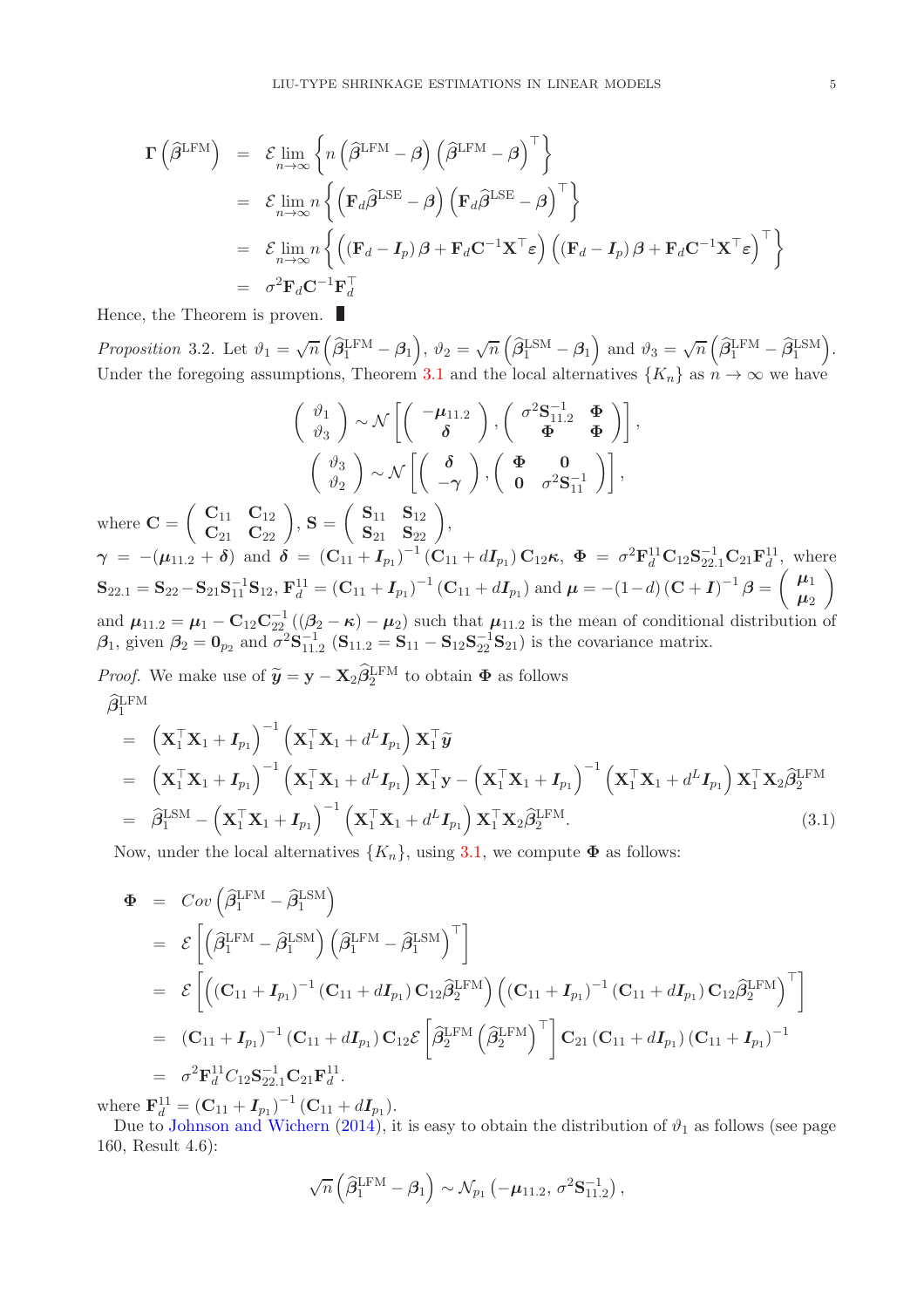Since  $\vartheta_2$  and  $\vartheta_3$  are linear functions of  $\widehat{\beta}^{\text{LSE}}$ , they are also asymptotically normally distributed. Hence, the asymptotic distributions of the vectors  $\vartheta_2$  and  $\vartheta_3$  are easily obtained as follows:

$$
\begin{array}{rcl}\sqrt{n}\left(\widehat{\beta}_1^{\text{LSM}}-\beta_1\right)&\sim&\mathcal{N}_{p_1}\left(-\gamma,\,\sigma^2\mathbf{S}_{11}^{-1}\right),\\ \sqrt{n}\left(\widehat{\beta}_1^{\text{LFM}}-\widehat{\beta}_1^{\text{LSM}}\right)&\sim&\mathcal{N}_{p_1}\left(\pmb{\delta},\,\pmb{\Phi}\right).\end{array}
$$

The following lemma will be used in some of the proofs.

<span id="page-5-0"></span>**Lemma 3.3.** Let **X** be q-dimensional normal vector distributed as  $N(\mu_x, \Sigma_q)$ , then, for a measur*able function of of*  $\varphi$ , *we have* 

$$
\mathcal{E}\left[\mathbf{X}\varphi\left(\mathbf{X}^{\top}\mathbf{X}\right)\right]=\mu_{x}\mathcal{E}\left[\varphi\chi_{q+2}^{2}\left(\Delta\right)\right]
$$
\n
$$
\mathcal{E}\left[\mathbf{X}\mathbf{X}^{\top}\varphi\left(\mathbf{X}^{\top}\mathbf{X}\right)\right]=\Sigma_{q}\mathcal{E}\left[\varphi\chi_{q+2}^{2}\left(\Delta\right)\right]+\mu_{x}\mu_{x}^{\top}\mathcal{E}\left[\varphi\chi_{q+4}^{2}\left(\Delta\right)\right]
$$

where  $\chi_v^2(\Delta)$  *is a non-central chi-square distribution with* v *degrees of freedom and non-centrality parameter* ∆*.*

*Proof.* It can be found in [Judge and Bock](#page-17-14) [\(1978\)](#page-17-14)

The bias expressions for the listed estimators are given in the following theorem:

#### Theorem 3.4.

$$
\mathcal{B}(\hat{\beta}_1^{\text{LFM}}) = -\mu_{11.2}
$$
\n
$$
\mathcal{B}(\hat{\beta}_1^{\text{LSM}}) = -\gamma
$$
\n
$$
\mathcal{B}(\hat{\beta}_1^{\text{LFT}}) = -\mu_{11.2} - \delta H_{p_2+2}(\chi_{p_2,\alpha}^2; \Delta),
$$
\n
$$
\mathcal{B}(\hat{\beta}_1^{\text{LST}}) = -\mu_{11.2} - (p_2 - 2)\delta \mathcal{E}(\chi_{p_2+2}^{-2}(\Delta)),
$$
\n
$$
\mathcal{B}(\hat{\beta}_1^{\text{LPS}}) = -\mu_{11.2} - \delta H_{p_2+2}(\chi_{p_2,\alpha}^2; \Delta),
$$
\n
$$
-(p_2 - 2)\delta \mathcal{E}(\chi_{p_2+2}^{-2}(\Delta) I(\chi_{p_2+2}^2(\Delta) > p_2 - 2)),
$$

 $where \Delta = (\kappa^{\top} C_{22.1}^{-1} \kappa) \sigma^{-2}$ ,  $C_{22.1} = C_{22} - C_{21} C_{11}^{-1} C_{12}$ , and  $H_v(x, \Delta)$  is the cumulative distribution *function of the non-central chi-squared distribution with non-centrality parameter* ∆ *and* v *degree of freedom, and*

$$
\mathcal{E}(\chi_v^{-2j}(\Delta)) = \int_0^\infty x^{-2j} dH_v(x, \Delta).
$$

*Proof.*  $\mathcal{B}(\widehat{\beta}_1^{\text{LFM}})$  $= -\mu_{11.2}$  is provided by Proposition [3.2,](#page-4-1) and

$$
\mathcal{B}(\hat{\beta}_{1}^{\text{LSM}}) = \mathcal{E}\left\{\lim_{n\to\infty}\sqrt{n}\left(\hat{\beta}_{1}^{\text{LSM}} - \beta_{1}\right)\right\}
$$
  
\n
$$
= \mathcal{E}\left\{\lim_{n\to\infty}\sqrt{n}\left(\hat{\beta}_{1}^{\text{LFM}} + (C_{11} + I_{p_1})^{-1}(C_{11} + dI_{p_1})\mathbf{C}_{12}\hat{\beta}_{2}^{\text{LFM}} - \beta_{1}\right)\right\}
$$
  
\n
$$
= \mathcal{E}\left\{\lim_{n\to\infty}\sqrt{n}\left(\hat{\beta}_{1}^{\text{LFM}} - \beta_{1}\right)\right\} + \mathcal{E}\left\{\lim_{n\to\infty}\sqrt{n}\left((C_{11} + I_{p_1})^{-1}(C_{11} + dI_{p_1})\mathbf{C}_{12}\hat{\beta}_{2}^{\text{LFM}}\right)\right\}
$$
  
\n
$$
= -\mu_{11.2} + \mathbf{F}_{d}^{11}\mathbf{C}_{12}\kappa = -(\mu_{11.2} - \delta) = -\gamma
$$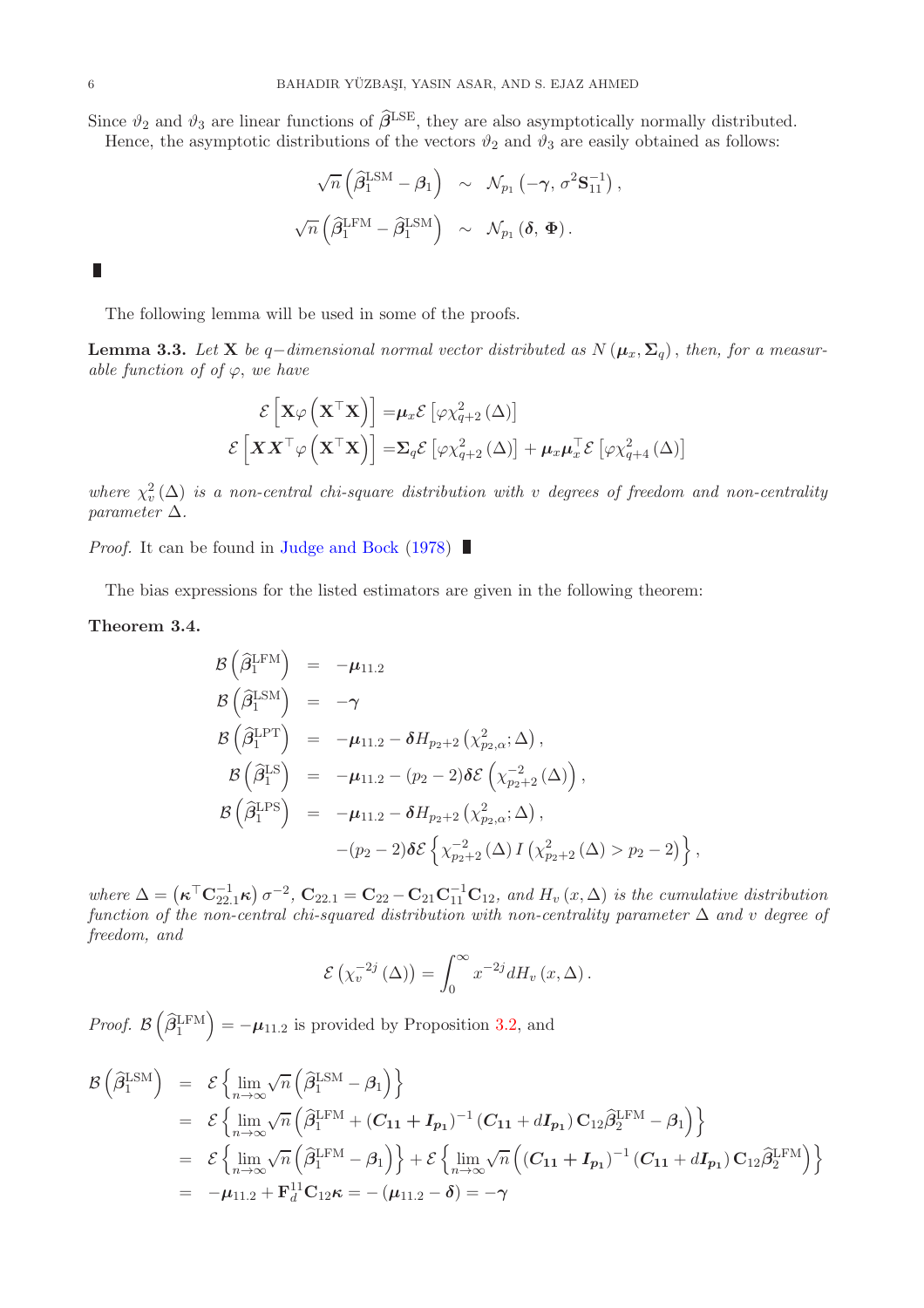Hence, by using Lemma [3.3,](#page-5-0) it can be written as follows:

$$
\mathcal{B}(\hat{\beta}_{1}^{\text{LPT}}) = \mathcal{E}\left\{\lim_{n\to\infty}\sqrt{n}\left(\hat{\beta}_{1}^{\text{LPT}}-\beta_{1}\right)\right\} \n= \mathcal{E}\left\{\lim_{n\to\infty}\sqrt{n}\left(\hat{\beta}_{1}^{\text{LFM}}-\left(\hat{\beta}_{1}^{\text{LFM}}-\hat{\beta}_{1}^{\text{LSM}}\right)I\left(\mathscr{L}_{n}\leq c_{n,\alpha}\right)-\beta_{1}\right)\right\} \n= \mathcal{E}\left\{\lim_{n\to\infty}\sqrt{n}\left(\hat{\beta}_{1}^{\text{LFM}}-\beta_{1}\right)\right\} \n- \mathcal{E}\left\{\lim_{n\to\infty}\sqrt{n}\left(\left(\hat{\beta}_{1}^{\text{LFM}}-\hat{\beta}_{1}^{\text{LSM}}\right)I\left(\mathscr{L}_{n}\leq c_{n,\alpha}\right)\right)\right\} \n= -\mu_{11.2}-\delta H_{p_{2}+2}\left(\chi_{p_{2},\alpha}^{2};\Delta\right).
$$

$$
\mathcal{B}(\hat{\beta}_1^{\text{LS}}) = \mathcal{E}\left\{\lim_{n\to\infty}\sqrt{n}\left(\hat{\beta}_1^{\text{LS}} - \beta_1\right)\right\}
$$
  
\n
$$
= \mathcal{E}\left\{\lim_{n\to\infty}\sqrt{n}\left(\hat{\beta}_1^{\text{LFM}} - \left(\hat{\beta}_1^{\text{LFM}} - \hat{\beta}_1^{\text{LSM}}\right)(p_2 - 2)\mathcal{L}_n^{-1} - \beta_1\right)\right\}
$$
  
\n
$$
= \mathcal{E}\left\{\lim_{n\to\infty}\sqrt{n}\left(\hat{\beta}_1^{\text{LFM}} - \beta_1\right)\right\}
$$
  
\n
$$
- \mathcal{E}\left\{\lim_{n\to\infty}\sqrt{n}\left(\left(\hat{\beta}_1^{\text{LFM}} - \hat{\beta}_1^{\text{LSM}}\right)(p_2 - 2)\mathcal{L}_n^{-1}\right)\right\}
$$
  
\n
$$
= -\mu_{11.2} - (p_2 - 2)\delta\mathcal{E}\left(\chi_{p_2+2}^{-2}(\Delta)\right).
$$

$$
\mathcal{B}(\hat{\beta}_1^{\text{LPS}}) = \mathcal{E}\left\{\lim_{n\to\infty}\sqrt{n}\left(\hat{\beta}_1^{\text{LPS}}-\beta_1\right)\right\}
$$
  
\n
$$
= \mathcal{E}\left\{\lim_{n\to\infty}\sqrt{n}(\hat{\beta}_1^{\text{LSM}}+\left(\hat{\beta}_1^{\text{LFM}}-\hat{\beta}_1^{\text{LSM}}\right)\left(1-(p_2-2)\mathcal{L}_n^{-1}\right)\right\}
$$
  
\n
$$
I(\mathcal{L}_n>p_2-2)-\beta_1\right\}
$$
  
\n
$$
= \mathcal{E}\left\{\lim_{n\to\infty}\sqrt{n}\left[\hat{\beta}_1^{\text{LSM}}+\left(\hat{\beta}_1^{\text{LFM}}-\hat{\beta}_1^{\text{LSM}}\right)\left(1-I(\mathcal{L}_n\leq p_2-2)\right)\right.\right.
$$
  
\n
$$
-\left(\hat{\beta}_1^{\text{LFM}}-\hat{\beta}_1^{\text{LSM}}\right)\left(p_2-2\right)\mathcal{L}_n^{-1}I(\mathcal{L}_n>p_2-2)-\beta_1\right]\right\}
$$
  
\n
$$
= \mathcal{E}\left\{\lim_{n\to\infty}\sqrt{n}\left(\hat{\beta}_1^{\text{LFM}}-\beta_1\right)\right\}
$$
  
\n
$$
-\mathcal{E}\left\{\lim_{n\to\infty}\sqrt{n}\left(\hat{\beta}_1^{\text{LFM}}-\hat{\beta}_1^{\text{RSM}}\right)I(\mathcal{L}_n\leq p_2-2)\right\}
$$
  
\n
$$
-\mathcal{E}\left\{\lim_{n\to\infty}\sqrt{n}\left(\hat{\beta}_1^{\text{RFM}}-\hat{\beta}_1^{\text{LSM}}\right)(p_2-2)\mathcal{L}_n^{-1}I(\mathcal{L}_n>p_2-2)\right\}
$$
  
\n
$$
= -\mu_{11.2}-\delta H_{p_2+2}(p_2-2;(\Delta))
$$
  
\n
$$
-\delta(p_2-2)\mathcal{E}\left\{\chi_{p_2+2}^{-2}(\Delta)I(\chi_{p_2+2}^2(\Delta)>p_2-2)\right\}.
$$

Now, since we defined the asymptotic distributional quadratic bias of an estimator  $\hat{\beta}_1^*$  as follows

$$
\mathcal{QB}\left(\widehat{\beta}_{1}^{*}\right)=\left(\mathcal{B}\left(\widehat{\beta}_{1}^{*}\right)\right)'\mathbf{S}_{11.2}\left(\mathcal{B}\left(\widehat{\beta}_{1}^{*}\right)\right).
$$

The following asymptotic distributional biases of the estimators  $\hat{\beta}_1^{\text{LFM}}, \hat{\beta}_1^{\text{LSM}}, \hat{\beta}_1^{\text{LPT}}, \hat{\beta}_1^{\text{LS}},$  and  $\hat{\beta}_1^{\text{LPS}}$ <br>are obtained respectively,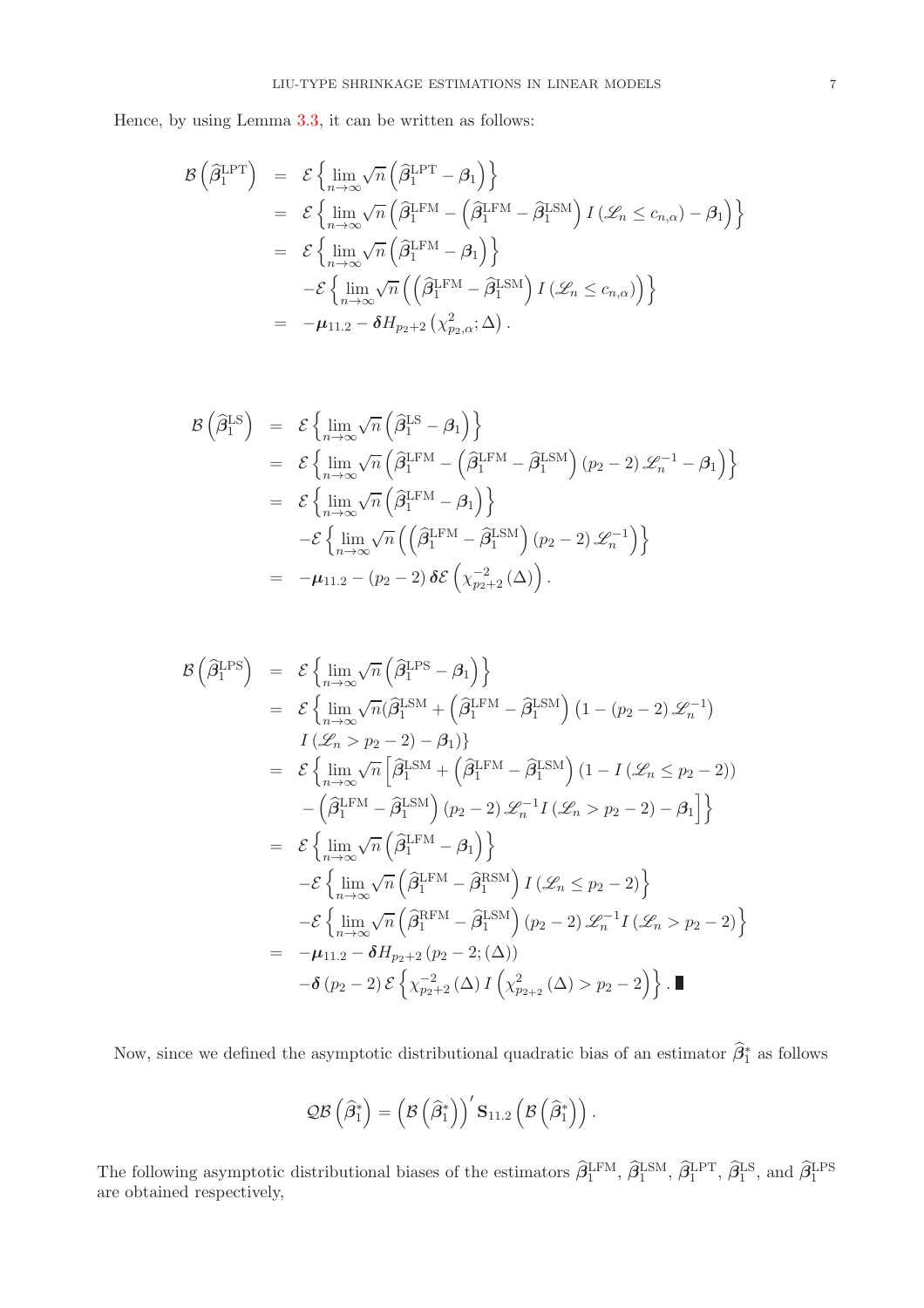$$
\begin{split}\n\mathcal{Q}\mathcal{B}\left(\hat{\beta}_{1}^{\text{LFM}}\right) &= \mu_{11.2}^{\top}\mathbf{S}_{11.2}\mu_{11.2}, \\
\mathcal{Q}\mathcal{B}\left(\hat{\beta}_{1}^{\text{LSM}}\right) &= \gamma^{\top}\mathbf{S}_{11.2}\gamma, \\
\mathcal{Q}\mathcal{B}\left(\hat{\beta}_{1}^{\text{LPT}}\right) &= \mu_{11.2}^{\top}\mathbf{S}_{11.2}\mu_{11.2} + \mu_{11.2}^{\top}\mathbf{S}_{11.2}\delta H_{p_{2}+2}\left(\chi_{p_{2},\alpha}^{2};\Delta\right) \\
&\quad + \delta^{\top}\mathbf{S}_{11.2}\mu_{11.2}H_{p_{2}+2}\left(\chi_{p_{2},\alpha}^{2};\Delta\right), \\
\mathcal{Q}\mathcal{B}\left(\hat{\beta}_{1}^{\text{L}}\right) &= \mu_{11.2}^{\top}\mathbf{S}_{11.2}\mu_{11.2} + (p_{2} - 2)\mu_{11.2}^{\top}\mathbf{S}_{11.2}\delta\mathcal{E}\left(\chi_{p_{2}+2}^{-2}(\Delta)\right) \\
&\quad + (p_{2} - 2)\delta^{\top}\mathbf{S}_{11.2}\mu_{11.2}\mathcal{E}\left(\chi_{p_{2}+2}^{-2}(\Delta)\right) \\
&\quad + (p_{2} - 2)^{2}\delta^{\top}\mathbf{S}_{11.2}\delta\left(\mathcal{E}\left(\chi_{p_{2}+2}^{-2}(\Delta)\right)\right)^{2}, \\
\mathcal{Q}\mathcal{B}\left(\hat{\beta}_{1}^{\text{LPS}}\right) &= \mu_{11.2}^{\top}\mathbf{S}_{11.2}\mu_{11.2} + \left(\delta^{\top}\mathbf{S}_{11.2}\mu_{11.2} + \mu_{11.2}^{\top}\mathbf{S}_{11.2}\delta\right) \\
&\quad \cdot[H_{p_{2}+2}(p_{2} - 2;\Delta) \\
&\quad + (p_{2} - 2)\mathcal{E}\left\{\chi_{p_{2}+2}^{-2}(\Delta)\left(\chi_{p_{2}+2}^{-2}(\Delta) > p_{2} - 2\right)\right\}\right] \\
&\quad + \delta^{\top}\math
$$

Here we get similar pattern with the results of Yüzbaşı et al. [\(2017\)](#page-17-4). So, we omit the details here.

In order to compute the risk functions, we firstly, compute the asymptotic covariance of the estimators. The asymptotic covariance of an estimator  $\widehat{\beta}_1^*$  is obtained by

$$
\Gamma\left(\widehat{\beta}_1^*\right) = \mathcal{E}\left\{\lim_{n\to\infty}\sqrt{n}\left(\widehat{\beta}_1^*-\beta_1\right)\sqrt{n}\left(\widehat{\beta}_1^*-\beta_1\right)^\top\right\}.
$$

Now, we simply start by computing the asymptotic covariance of the estimator  $\hat{\beta}_1^{\text{LFM}}$  as follows:

<span id="page-7-0"></span>
$$
\Gamma\left(\hat{\beta}_1^{\text{LFM}}\right) = \sigma^2 \mathbf{S}_{11.2}^{-1} + \mu_{11.2} \mu_{11.2}^\top. \tag{3.2}
$$

Similarly, the asymptotic covariance of the estimator  $\hat{\beta}_1^{\text{LSM}}$  is obtained as

<span id="page-7-1"></span>
$$
\boldsymbol{\Gamma}\left(\widehat{\boldsymbol{\beta}}_1^{\text{LFM}}\right) = \sigma^2 \mathbf{S}_{11.2}^{-1} + \gamma_{11.2} \gamma_{11.2}^\top. \tag{3.3}
$$

The asymptotic covariance of the estimator  $\hat{\beta}_1^{\text{LPT}}$  can be obtained by computing the following

$$
\Gamma\left(\widehat{\beta}_{1}^{\text{LPT}}\right) = \mathcal{E}\left\{\lim_{n\to\infty}\sqrt{n}\left(\widehat{\beta}_{1}^{\text{LPT}} - \beta_{1}\right)\sqrt{n}\left(\widehat{\beta}_{1}^{\text{LPT}} - \beta_{1}\right)^{\top}\right\}
$$
\n
$$
= \mathcal{E}\left\{\lim_{n\to\infty}n\left[\left(\widehat{\beta}_{1}^{\text{LFM}} - \beta_{1}\right) - \left(\widehat{\beta}_{1}^{\text{LFM}} - \widehat{\beta}_{1}^{\text{LSM}}\right)I\left(\mathscr{L}_{n} \leq c_{n,\alpha}\right)\right]
$$
\n
$$
\left[\left(\widehat{\beta}_{1}^{\text{LFM}} - \beta_{1}\right) - \left(\widehat{\beta}_{1}^{\text{LFM}} - \widehat{\beta}_{1}^{\text{LSM}}\right)I\left(\mathscr{L}_{n} \leq c_{n,\alpha}\right)\right]^{\top}\right\}
$$
\n
$$
= \mathcal{E}\left\{\left[\vartheta_{1} - \vartheta_{3}I\left(\mathscr{L}_{n} \leq c_{n,\alpha}\right)\right]\left[\vartheta_{1} - \vartheta_{3}I\left(\mathscr{L}_{n} \leq c_{n,\alpha}\right)\right]^{\top}\right\}
$$
\n
$$
= \mathcal{E}\left\{\vartheta_{1}\vartheta_{1}^{\top} - 2\vartheta_{3}\vartheta_{1}^{\top}I\left(\mathscr{L}_{n} \leq c_{n,\alpha}\right) + \vartheta_{3}\vartheta_{3}^{\top}I\left(\mathscr{L}_{n} \leq c_{n,\alpha}\right)\right\}.
$$

Thus, we need to compute  $\mathcal{E}\left\{\vartheta_1\vartheta_1^\top\right\}$ ,  $\mathcal{E}\left\{\vartheta_3\vartheta_1^\top I\left(\mathcal{L}_n \leq c_{n,\alpha}\right)\right\}$  and  $\mathcal{E}\left\{\vartheta_3\vartheta_3^\top I\left(\mathcal{L}_n \leq c_{n,\alpha}\right)\right\}$ . Since the first term is  $\mathcal{E} \{\vartheta_1 \vartheta_1^{\top}\} = \sigma^2 \mathbf{S}_{11.2}^{-1} + \mu_{11.2} \mu_{11.2}^{\top}$ , by using Lemma [\(3.3\)](#page-5-0), we compute the third term as  $\int$  $\overline{1}$ 

$$
\mathcal{E}\left\{\vartheta_3\vartheta_3^{\top}I\left(\mathscr{L}_n\leq c_{n,\alpha}\right)\right\}=\Phi H_{p_2+2}\left(\chi_{p_2,\alpha}^2;\Delta\right)+\boldsymbol{\delta}\boldsymbol{\delta}^{\top}H_{p_2+4}\left(\chi_{p_2,\alpha}^2;\Delta\right).
$$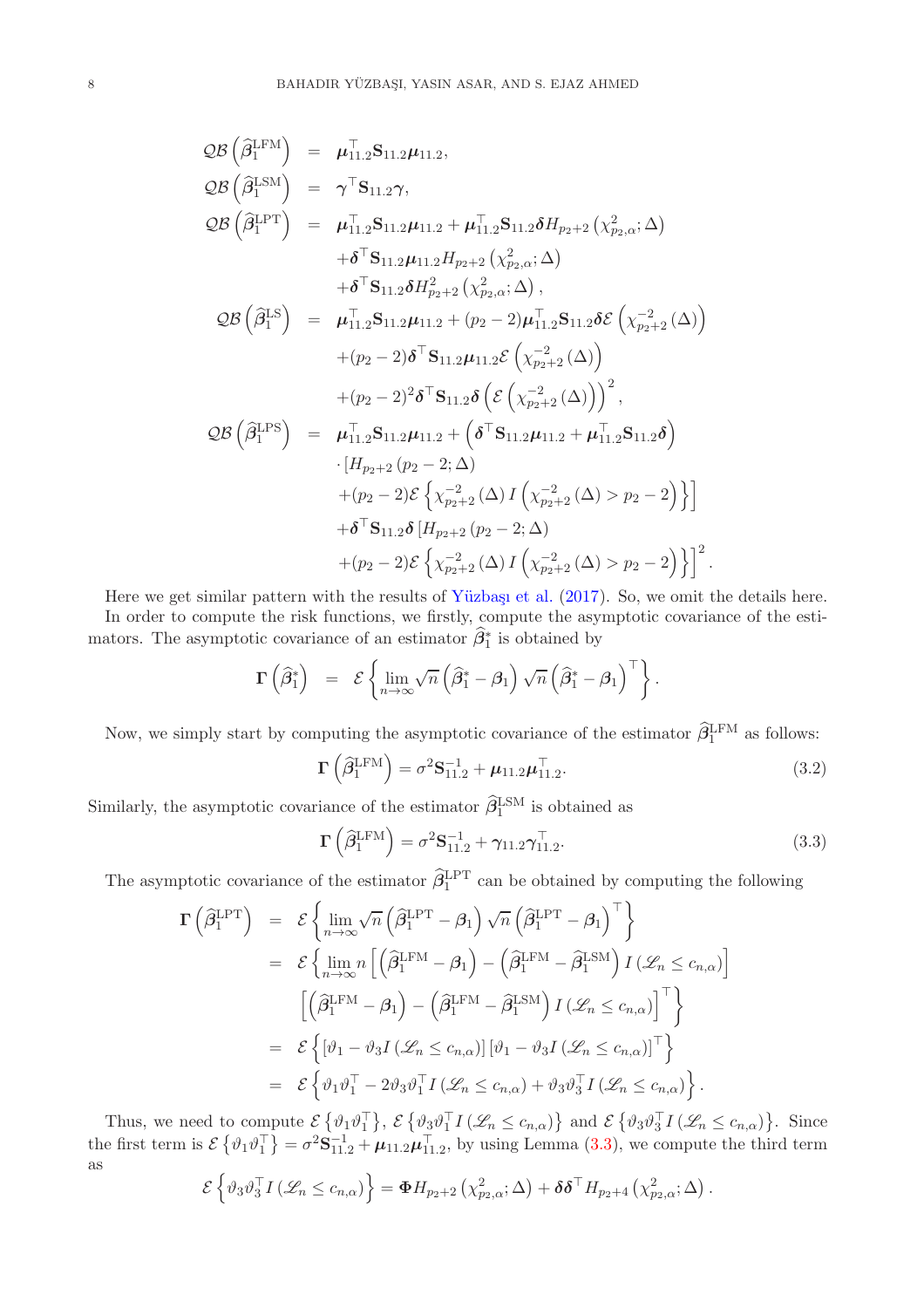Finally, we use the formula of a conditional mean of a bivariate normal distribution and obtain

$$
\mathcal{E}\left\{\vartheta_{3}\vartheta_{1}^{\top}I\left(\mathcal{L}_{n} \leq c_{n,\alpha}\right)\right\}
$$
\n
$$
= \mathcal{E}\left\{\mathcal{E}\left(\vartheta_{3}\vartheta_{1}^{\top}I\left(\mathcal{L}_{n} \leq c_{n,\alpha}\right)|\vartheta_{3}\right)\right\} = \mathcal{E}\left\{\vartheta_{3}\mathcal{E}\left(\vartheta_{1}^{\top}I\left(\mathcal{L}_{n} \leq c_{n,\alpha}\right)|\vartheta_{3}\right)\right\}
$$
\n
$$
= \mathcal{E}\left\{\vartheta_{3}\left[-\mu_{11.2} + (\vartheta_{3} - \delta)\right]^{\top}I\left(\mathcal{L}_{n} \leq c_{n,\alpha}\right)\right\}
$$
\n
$$
= -\mathcal{E}\left\{\vartheta_{3}\mu_{11.2}^{\top}I\left(\mathcal{L}_{n} \leq c_{n,\alpha}\right)\right\} + \mathcal{E}\left\{\vartheta_{3}\left(\vartheta_{3} - \delta\right)^{\top}I\left(\mathcal{L}_{n} \leq c_{n,\alpha}\right)\right\}
$$
\n
$$
= -\mu_{11.2}^{\top}\mathcal{E}\left\{\vartheta_{3}I\left(\mathcal{L}_{n} \leq c_{n,\alpha}\right)\right\} + \mathcal{E}\left\{\vartheta_{3}\vartheta_{3}^{\top}I\left(\mathcal{L}_{n} \leq c_{n,\alpha}\right)\right\} - \mathcal{E}\left\{\vartheta_{3}\delta^{\top}I\left(\mathcal{L}_{n} \leq c_{n,\alpha}\right)\right\}.
$$

Now, putting all the terms together and after some easy algebra, we obtain

<span id="page-8-0"></span>
$$
\mathbf{\Gamma}\left(\widehat{\beta}_{1}^{\text{LPT}}\right) = \sigma^{2}\mathbf{S}_{11.2}^{-1} + \mu_{11.2}\mu_{11.2}^{\top} + 2\mu_{11.2}^{\top}\delta H_{p_{2}+2}\left(\chi_{p_{2},\alpha}^{2};\Delta\right) \n- \Phi H_{p_{2}+2}\left(\chi_{p_{2},\alpha}^{2};\Delta\right) + \delta\delta^{\top}\left[2H_{p_{2}+2}\left(\chi_{p_{2},\alpha}^{2};\Delta\right) - H_{p_{2}+4}\left(\chi_{p_{2},\alpha}^{2};\Delta\right)\right].
$$
\n(3.4)

The asymptotic covariance of  $\hat{\beta}_1^{\text{LS}}$  can be obtained by

$$
\Gamma\left(\widehat{\beta}_{1}^{\text{LS}}\right) = \mathcal{E}\left\{\lim_{n\to\infty}\sqrt{n}\left(\widehat{\beta}_{1}^{\text{LS}}-\beta_{1}\right)\sqrt{n}\left(\widehat{\beta}_{1}^{\text{LS}}-\beta_{1}\right)^{\top}\right\}
$$
  
\n
$$
= \mathcal{E}\left\{\lim_{n\to\infty}n\left[\left(\widehat{\beta}_{1}^{\text{LFM}}-\beta_{1}\right)-\left(\widehat{\beta}_{1}^{\text{LFM}}-\widehat{\beta}_{1}^{\text{LSM}}\right)(p_{2}-2)\mathcal{L}_{n}^{-1}\right]\right\}
$$
  
\n
$$
\left[\left(\widehat{\beta}_{1}^{\text{LFM}}-\beta_{1}\right)-\left(\widehat{\beta}_{1}^{\text{LFM}}-\widehat{\beta}_{1}^{\text{LSM}}\right)(p_{2}-2)\mathcal{L}_{n}^{-1}\right]^{\top}\right\}
$$
  
\n
$$
= \mathcal{E}\left\{\vartheta_{1}\vartheta_{1}^{\top}-2(p_{2}-2)\vartheta_{3}\vartheta_{1}^{\top}\mathcal{L}_{n}^{-1}+(p_{2}-2)^{2}\vartheta_{3}\vartheta_{3}^{\top}\mathcal{L}_{n}^{-2}\right\}.
$$

Thus, we need to compute  $\mathcal{E} \{ \vartheta_3 \vartheta_3^\top \mathcal{L}_n^{-2} \}$  and  $\mathcal{E} \{ \vartheta_3 \vartheta_1^\top \mathcal{L}_n^{-1} \}$ . By using Lemma [\(3.3\)](#page-5-0), the first one is obtained as follows:

$$
\mathcal{E}\left\{\vartheta_3\vartheta_3^{\top}\mathscr{L}_n^{-2}\right\} = \Phi\mathcal{E}\left(\chi_{p_2+2}^{-4}\left(\Delta\right)\right) + \delta\delta^{\top}\mathcal{E}\left(\chi_{p_2+4}^{-4}\left(\Delta\right)\right).
$$

To compute the second one, we again need the formula of a conditional mean of a bivariate normal distribution and get

$$
\mathcal{E}\left\{\vartheta_3\vartheta_1^\top\mathscr{L}_n^{-1}\right\} = \mathcal{E}\left\{\mathcal{E}\left(\vartheta_3\vartheta_1^\top\mathscr{L}_n^{-1}|\vartheta_3\right)\right\} = \mathcal{E}\left\{\vartheta_3\mathcal{E}\left(\vartheta_1^\top\mathscr{L}_n^{-1}|\vartheta_3\right)\right\}
$$
  
\n
$$
= \mathcal{E}\left\{\vartheta_3\left[-\mu_{11.2}+(\vartheta_3-\delta)\right]^\top\mathscr{L}_n^{-1}\right\}
$$
  
\n
$$
= -\mathcal{E}\left\{\vartheta_3\mu_{11.2}^\top\mathscr{L}_n^{-1}\right\} + \mathcal{E}\left\{\vartheta_3\left(\vartheta_3-\delta\right)^\top\mathscr{L}_n^{-1}\right\}
$$
  
\n
$$
= -\mu_{11.2}^\top\mathcal{E}\left\{\vartheta_3\mathscr{L}_n^{-1}\right\} + \mathcal{E}\left\{\vartheta_3\vartheta_3^\top\mathscr{L}_n^{-1}\right\} - \mathcal{E}\left\{\vartheta_3\delta^\top\mathscr{L}_n^{-1}\right\}.
$$

We also have  $\mathcal{E}\left\{\vartheta_3 \boldsymbol{\delta}^\top \mathcal{L}_n^{-1}\right\} = \boldsymbol{\delta} \boldsymbol{\delta}^\top \mathcal{E}\left(\chi_{p_2+2}^{-2}(\Delta)\right)$  and  $\mathcal{E}\left\{\vartheta_3 \mathcal{L}_n^{-1}\right\} = \boldsymbol{\delta} \mathcal{E}\left(\chi_{p_2+2}^{-2}(\Delta)\right)$ . Therefore, after some algebra we get

<span id="page-8-1"></span>
$$
\Gamma\left(\widehat{\beta}_{1}^{\text{LS}}\right) \qquad (3.5)
$$
\n
$$
= \sigma^{2}\mathbf{S}_{11.2}^{-1} + \mu_{11.2}\mu_{11.2}^{\top} + 2(p_{2} - 2)\mu_{11.2}^{\top}\delta\mathcal{E}\left(\chi_{p_{2+2}}^{-2}(\Delta)\right) \\
- (p_{2} - 2)\Phi\left\{2\mathcal{E}\left(\chi_{p_{2+2}}^{-2}(\Delta)\right) - (p_{2} - 2)\mathcal{E}\left(\chi_{p_{2+2}}^{-4}(\Delta)\right)\right\} \\
+ (p_{2} - 2)\delta\delta^{\top}\left\{-2\mathcal{E}\left(\chi_{p_{2+4}}^{-2}(\Delta)\right) + 2\mathcal{E}\left(\chi_{p_{2+2}}^{-2}(\Delta)\right) + (p_{2} - 2)\mathcal{E}\left(\chi_{p_{2+4}}^{-4}(\Delta)\right)\right\}.\n\tag{3.6}
$$

Finally, we compute the asymptotic covariance of  $\Gamma\left(\widehat{\beta}_1^{\text{LPS}}\right)$ as follows: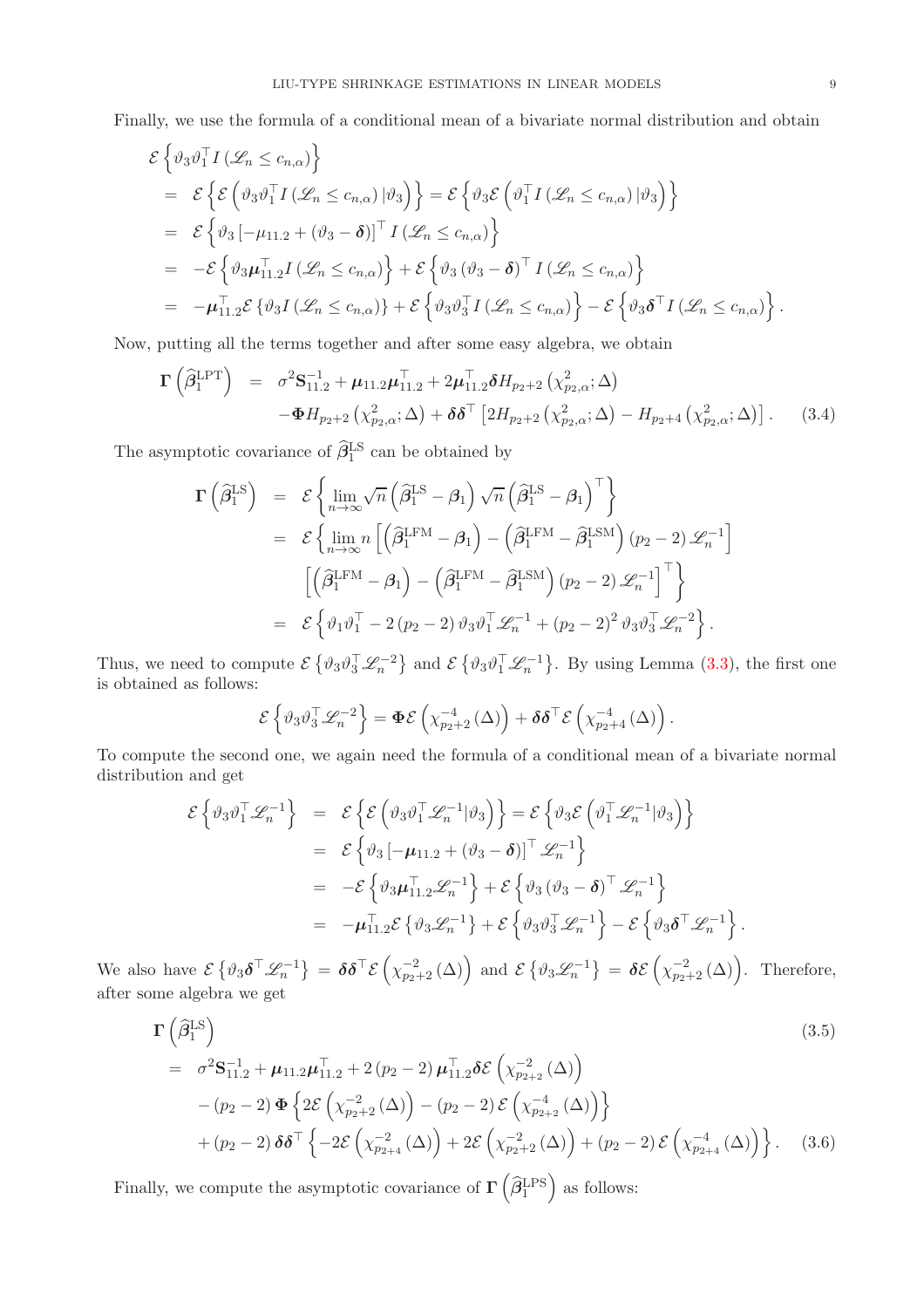$$
\Gamma\left(\widehat{\beta}_1^{\text{LPS}}\right) = \mathcal{E}\left\{\lim_{n\to\infty} n\left(\widehat{\beta}_1^{\text{LPS}} - \beta_1\right) \left(\widehat{\beta}_1^{\text{LPS}} - \beta_1\right)^{\top}\right\}
$$
\n
$$
= \mathcal{E}\left\{\lim_{n\to\infty} n\left(\widehat{\beta}_1^{\text{LSS}} - \beta_1\right) \left(\widehat{\beta}_1^{\text{LSS}} - \beta_1\right)^{\top}\right\}
$$
\n
$$
-2\mathcal{E}\left\{\lim_{n\to\infty} n\left(\widehat{\beta}_1^{\text{LFM}} - \widehat{\beta}_1^{\text{LSM}}\right) \left(\widehat{\beta}_1^{\text{LSS}} - \widehat{\beta}_1\right)^{\top} \left\{1 - (p_2 - 2)\mathscr{L}_n^{-1}\right\} I \left(\mathscr{L}_n \leq p_2 - 2\right)\right\}
$$
\n
$$
+ \mathcal{E}\left\{\lim_{n\to\infty} n\left(\widehat{\beta}_1^{\text{LFM}} - \widehat{\beta}_1^{\text{LSM}}\right) \left(\widehat{\beta}_1^{\text{LFM}} - \widehat{\beta}_1^{\text{LSM}}\right)^{\top} \left\{1 - (p_2 - 2)\mathscr{L}_n^{-1}\right\}^2 I \left(\mathscr{L}_n \leq p_2 - 2\right)\right\}
$$
\n
$$
= \Gamma\left(\widehat{\beta}_1^{\text{LS}}\right) - 2\mathcal{E}\left\{\vartheta_3\vartheta_1^{\top}\left[1 - (p_2 - 2)\mathscr{L}_n^{-1}\right] I \left(\mathscr{L}_n \leq p_2 - 2\right)\right\}
$$
\n
$$
+ 2\mathcal{E}\left\{\vartheta_3\vartheta_3^{\top}\left(p_2 - 2\right)\mathscr{L}_n^{-1}\left(1 - (p_2 - 2)\mathscr{L}_n^{-1}\right) I \left(\mathscr{L}_n \leq p_2 - 2\right)\right\}
$$
\n
$$
+ \mathcal{E}\left\{\vartheta_3\vartheta_3^{\top}\left(1 - (p_2 - 2)\mathscr{L}_n^{-1}\right)^2 I \left(\mathscr{L}_n \leq p_2 - 2\right)\right\
$$

Simplifying the equation above, we get

$$
\Gamma\left(\widehat{\beta}_1^{\text{LPS}}\right) = \Gamma\left(\widehat{\beta}_1^{\text{LS}}\right) - 2\mathcal{E}\left\{\vartheta_3\vartheta_1^{\top}\left[1 - (p_2 - 2)\mathscr{L}_n^{-1}\right]I\left(\mathscr{L}_n \leq p_2 - 2\right)\right\} \n- \mathcal{E}\left\{\vartheta_3\vartheta_3^{\top}\left(p_2 - 2\right)^2\mathscr{L}_n^{-2}I\left(\mathscr{L}_n \leq p_2 - 2\right)\right\} + \mathcal{E}\left\{\vartheta_3\vartheta_3^{\top}I\left(\mathscr{L}_n \leq p_2 - 2\right)\right\}.
$$

Now, we need to compute the expectations obtained in the above equation. We firstly compute the last one as

$$
\mathcal{E}\left\{\vartheta_3\vartheta_3^\top I\left(\mathscr{L}_n\leq p_2-2\right)\right\}=\Phi H_{p_2+2}\left(p_2-2;\Delta\right)+\pmb{\delta}\pmb{\delta}^\top H_{p_2+4}\left(p_2-2;\Delta\right)
$$

By using Lemma[\(3.3\)](#page-5-0) and using the formula of a conditional mean of a bivariate normal distribution, the first expectation becomes

$$
\mathcal{E}\left\{\vartheta_{3}\vartheta_{1}^{\top}\left[1-(p_{1}-2)\mathscr{L}_{n}^{-1}\right]I\left(\mathscr{L}_{n}\leq p_{2}-2\right)\right\}
$$
\n
$$
= -\delta\mu_{11.2}^{\top}\mathcal{E}\left(\left\{1-(p_{2}-2)\chi_{p_{2}+2}^{-2}(\Delta)\right\}I\left(\chi_{p_{2}+2}^{2}(\Delta)\leq p_{2}-2\right)\right)
$$
\n
$$
+\Phi\mathcal{E}\left(\left\{1-(p_{2}-2)\chi_{p_{2}+2}^{-2}(\Delta)\right\}I\left(\chi_{p_{2}+2}^{2}(\Delta)\leq p_{2}-2\right)\right)
$$
\n
$$
+\delta\delta^{\top}\mathcal{E}\left(\left\{1-(p_{2}-2)\chi_{p_{2}+4}^{-2}(\Delta)\right\}I\left(\chi_{p_{2}+4}^{2}(\Delta)\leq p_{2}-2\right)\right)
$$
\n
$$
-\delta\delta^{\top}\mathcal{E}\left(\left\{1-(p_{2}-2)\chi_{p_{2}+2}^{-2}(\Delta)\right\}I\left(\chi_{p_{2}+2}^{2}(\Delta)\leq p_{2}-2\right)\right).
$$

Thus, the asymptotic covariance of  $\Gamma\left(\widehat{\beta}_1^{\text{LPS}}\right)$ ) can be written as follows:

<span id="page-9-0"></span>
$$
\mathbf{\Gamma}\left(\hat{\beta}_{1}^{\text{LPS}}\right) = \mathbf{\Gamma}\left(\hat{\beta}_{1}^{\text{RS}}\right) + 2\delta\mu_{11.2}^{\top}\mathcal{E}\left(\left\{1 - (p_{2} - 2)\chi_{p_{2}+2}^{-2}(\Delta)\right\}I\left(\chi_{p_{2}+2}^{2}(\Delta) \leq p_{2} - 2\right)\right) \n-2\Phi\mathcal{E}\left(\left\{1 - (p_{2} - 2)\chi_{p_{2}+2}^{-2}(\Delta)\right\}I\left(\chi_{p_{2}+2}^{-2}(\Delta) \leq p_{2} - 2\right)\right) \n-2\delta\delta^{\top}\mathcal{E}\left(\left\{1 - (p_{2} - 2)\chi_{p_{2}+4}^{-2}(\Delta)\right\}I\left(\chi_{p_{2}+4}^{2}(\Delta) \leq p_{2} - 2\right)\right) \n+2\delta\delta^{\top}\mathcal{E}\left(\left\{1 - (p_{2} - 2)\chi_{p_{2}+2}^{-2}(\Delta)\right\}I\left(\chi_{p_{2}+2}^{2}(\Delta) \leq p_{2} - 2\right)\right) \n- (p_{2} - 2)^{2}\Phi\mathcal{E}\left(\chi_{p_{2}+2,\alpha}^{-4}(\Delta)I\left(\chi_{p_{2}+2,\alpha}^{2}(\Delta) \leq p_{2} - 2\right)\right) \n- (p_{2} - 2)^{2}\delta\delta^{\top}\mathcal{E}\left(\chi_{p_{2}+4}^{-4}(\Delta)I\left(\chi_{p_{2}+2}^{2}(\Delta) \leq p_{2} - 2\right)\right) \n+ \Phi H_{p_{2}+2}(p_{2} - 2;\Delta) + \delta\delta^{\top} H_{p_{2}+4}(p_{2} - 2;\Delta).
$$
\n(3.7)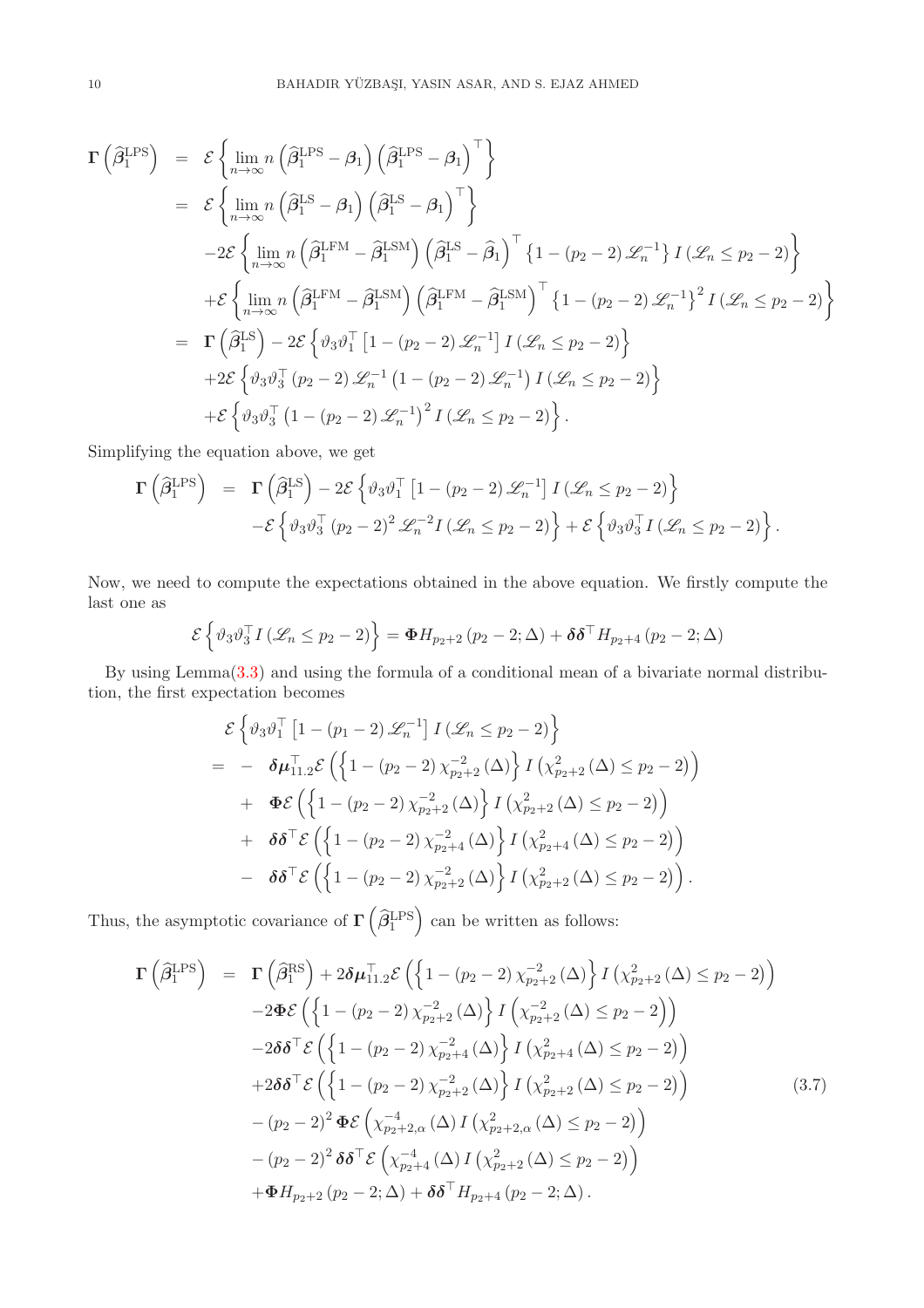Based on the computations regarding the asymptotic covariances and using the equations [\(3.2\)](#page-7-0), [\(3.3\)](#page-7-1), [\(3.4\)](#page-8-0), [\(3.5\)](#page-8-1) and [\(3.7\)](#page-9-0), we present the risks of the estimators  $\hat{\beta}_1^{\text{LFM}}, \hat{\beta}_1^{\text{LSM}}, \hat{\beta}_1^{\text{LPT}}, \hat{\beta}_1^{\text{LS}}$  and  $\hat{\beta}_1^{\text{LPS}}$ respectively in the following theorem.

**Theorem 3.5.** *Under the local alternatives*  $\{K_n\}$  *and assuming the regularity conditions (i) and (ii), the risks of the estimators are:*

$$
\mathcal{R}(\hat{\beta}_{1}^{\text{LFM}}) = \sigma^{2}tr(\mathbf{WS}_{11.2}^{-1}) + \mu_{11.2}^{\top} \mathbf{W} \mu_{11.2}
$$
\n
$$
\mathcal{R}(\hat{\beta}_{1}^{\text{LSM}}) = \sigma^{2}tr(\mathbf{WS}_{11}^{-1}) + \gamma^{\top} \mathbf{W} \gamma
$$
\n
$$
\mathcal{R}(\hat{\beta}_{1}^{\text{LFM}}) = \mathcal{R}(\hat{\beta}_{1}^{\text{LFM}}) + 2\mu_{11.2}^{\top} \mathbf{W} \delta H_{p_{2}+2}(\chi_{p_{2},\alpha}^{2};\Delta) - tr(\mathbf{W}\Phi)H_{p_{2}+2}(\chi_{p_{2},\alpha}^{2};\Delta)
$$
\n
$$
+ \delta^{\top} \mathbf{W} \delta \{2H_{p_{2}+2}(\chi_{p_{2},\alpha}^{2};\Delta) - H_{p_{2}+4}(\chi_{p_{2},\alpha}^{2};\Delta)\},
$$
\n
$$
\mathcal{R}(\hat{\beta}_{1}^{\text{L}}) = \mathcal{R}(\hat{\beta}_{1}^{\text{LFM}}) + 2(p_{2} - 2)\mu_{11.2}^{\top} \mathbf{W} \delta \mathcal{E}(\chi_{p_{2}+2}^{-2}(\Delta))
$$
\n
$$
-(p_{2} - 2)tr(\mathbf{W}\Phi) \left[ \mathcal{E}(\chi_{p_{2}+2}^{-2}(\Delta)) - (p_{2} - 2)\mathcal{E}(\chi_{p_{2}+2}^{-4}(\Delta)) \right]
$$
\n
$$
+ (p_{2} - 2)\delta^{\top} \mathbf{W} \delta \left[ 2\mathcal{E}(\chi_{p_{2}+2}^{-2}(\Delta)) - 2\mathcal{E}(\chi_{p_{2}+4}^{-2}(\Delta)) + (p_{2} - 2)\mathcal{E}(\chi_{p_{2}+4}^{-4}(\Delta)) \right],
$$
\n
$$
\mathcal{R}(\hat{\beta}_{1}^{\text{LPS}}) = \mathcal{R}(\hat{\beta}_{1}^{\text{RS}}) + 2\mu_{11.2}^{\top} \mathbf{W} \delta \mathcal{E}(\left\{1 - (p_{2} - 2)\chi_{p_{2}+2}^{-2
$$

The risk comparison of biased full model, sub model, pretest and shrinkage estimators have been discussed in Yüzbaşı et al. [\(2017](#page-17-4)). Since we get similar results here, the details of discussion are omitted. In order to compare the relative risks of estimators, we implemented a Monte Carlo simulation study as the following section.

#### 4. Simulation

In this section, we consider a Monte Carlo simulation to evaluate the performance of the suggested estimators. The response is obtained from the following model:

$$
y_i = x_{1i}\beta_1 + x_{2i}\beta_2 + \dots + x_{pi}\beta_p + \varepsilon_i, \ i = 1, \dots, n,
$$
\n(4.1)

where  $\varepsilon_i$  are i.i.d.  $\mathcal{N}(0, 1)$ , and the design matrix is generated from a multivariate normal distribution with zero mean and covariance matrix  $\Sigma_x$ . Here, we consider that the off-diagonal elements of the covariance matrix are considered to be equal to  $\rho$ . Furthermore, we consider the condition number (CN) value, which is defined as the ratio of the largest eigenvalue to the smallest eigenvalue of matrix  $X^{\top}X$ , to assess the multicollinearity. [Belsley](#page-17-15) [\(1991](#page-17-15)) suggest that the data has multicollinearity if the CN value is larger than 30.

- We consider the sample size  $n = 50, 100$
- $\rho = 0.3, 0.6, 0.9$
- We also consider that the regression coefficients are set  $\boldsymbol{\beta} = (\boldsymbol{\beta}_1^{\top}, \boldsymbol{\beta}_2^{\top})^{\top} = (\boldsymbol{\beta}_1^{\top}, \mathbf{0}_{p_2}^{\top})^{\top}$  with  $\beta_1=(1,\ldots 1)$  $\bigvee_{p_1}$  $\mathcal{O}_{p_1}$ , where  $\mathbf{0}_{p_2}$  is the zero vector with dimension  $p_2$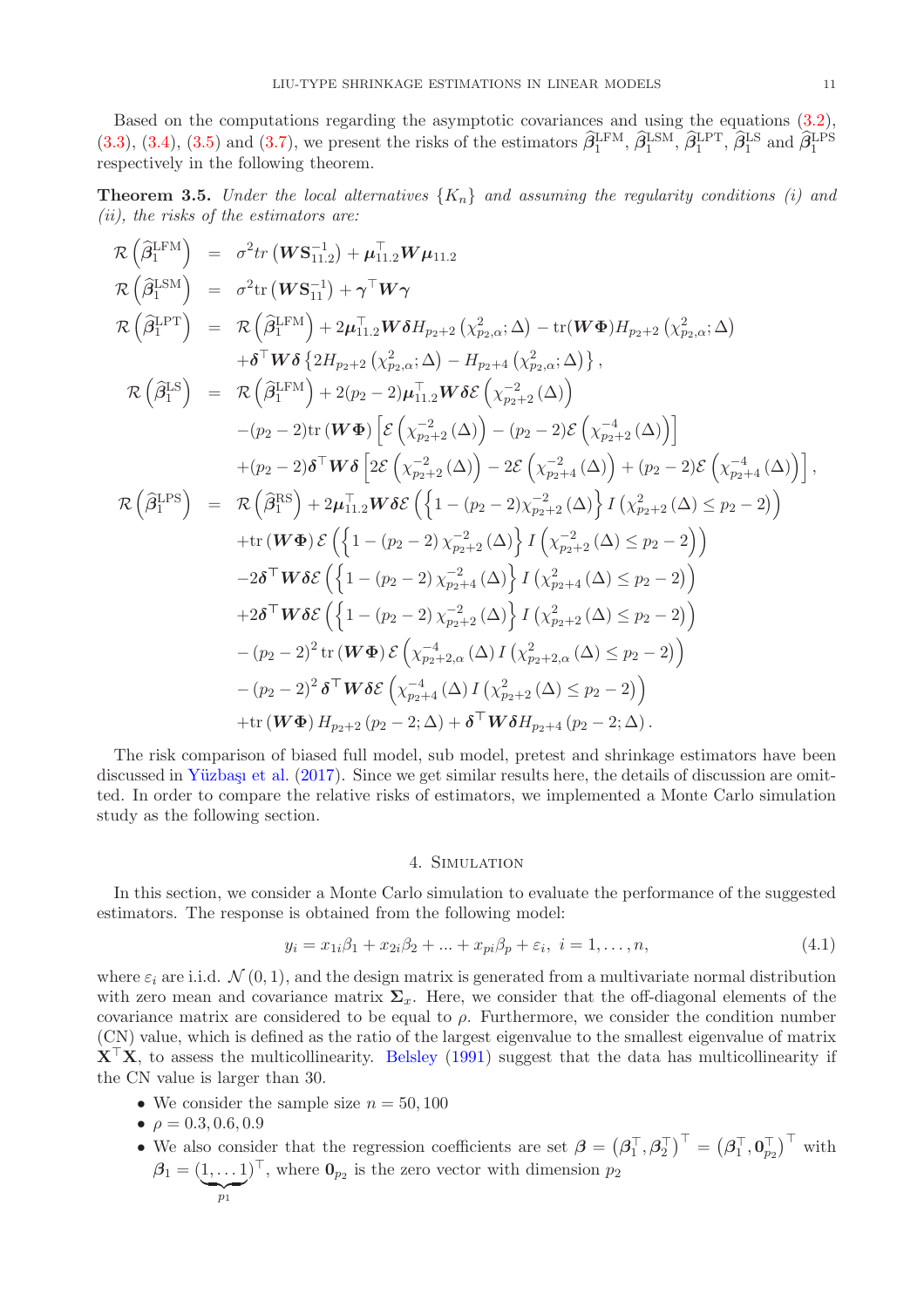• In order to investigate the behaviour of the estimators, we define  $\Delta^* = ||\beta - \beta_0|| \ge 0$ , where  $\beta_0 = (\beta_1^\top, 0_{p_2}^\top)^\top$  and  $\|\cdot\|$  is the Euclidean norm. To clarify this equation, one may write  $\boldsymbol{\beta}=(1,\dots 1$  $\bigvee_{p_1}$  $,\Delta^*,0,\ldots,0$  $\sum_{p_2-1}$ )<sup>⊤</sup> to generate response. If  $\Delta^* = 0$ , then the null hypothesis is true,

otherwise it is not

- The number of predictor variables:  $(p_1, p_2) \in \{(5, 5), (5, 10), (5, 15), (5, 30)\}\$
- Each realization was repeated 1000 times to calculate the MSE of suggested estimators
- <span id="page-11-0"></span>•  $\alpha$  is taken as 0.05

TABLE 1. Simulated RMSE results when  $(p_1 = 5, p_2 = 15 \text{ and } n = 100)$ 

|            | $\rho = 0.3$                     |                              |                                 |                              | $\rho = 0.6$                     |                                  |                                 |                              | $\rho = 0.9$                     |                                  |                                 |                                          |
|------------|----------------------------------|------------------------------|---------------------------------|------------------------------|----------------------------------|----------------------------------|---------------------------------|------------------------------|----------------------------------|----------------------------------|---------------------------------|------------------------------------------|
| $\Delta^*$ | $\widehat{\beta}_1^{\text{LSM}}$ | $\hat{\beta}_1^{\text{LPT}}$ | $\widehat{\beta}_1^{\text{LS}}$ | $\hat{\beta}_1^{\text{LPS}}$ | $\widehat{\beta}_1^{\text{LSM}}$ | $\widehat{\beta}_1^{\text{LPT}}$ | $\widehat{\beta}_1^{\text{LS}}$ | $\hat{\beta}_1^{\text{LPS}}$ | $\widehat{\beta}_1^{\text{LSM}}$ | $\widehat{\beta}_1^{\text{LPT}}$ | $\widehat{\beta}_1^{\text{LS}}$ | $\widehat{\beta}_1^{\operatorname{LPS}}$ |
| 0.000      | 0.733                            | 0.763                        | 0.774                           | 0.760                        | 0.715                            | 0.749                            | 0.755                           | 0.743                        | 0.538                            | 0.585                            | 0.587                           | 0.585                                    |
| 0.250      | 0.753                            | 0.851                        | 0.800                           | 0.794                        | 0.751                            | 0.830                            | 0.791                           | 0.783                        | 0.571                            | 0.620                            | 0.621                           | 0.615                                    |
| 0.500      | 0.814                            | 0.987                        | 0.857                           | 0.856                        | 0.863                            | 1.008                            | 0.864                           | 0.863                        | 0.596                            | 0.677                            | 0.650                           | 0.644                                    |
| 0.750      | 0.928                            | 1.001                        | 0.912                           | 0.912                        | 1.061                            | 1.011                            | 0.919                           | 0.919                        | 0.652                            | 0.775                            | 0.702                           | 0.697                                    |
| 1.000      | 1.075                            | 1.000                        | 0.941                           | 0.941                        | 1.335                            | 1.000                            | 0.946                           | 0.946                        | 0.734                            | 0.900                            | 0.763                           | 0.755                                    |
| 1.250      | 1.288                            | 1.000                        | 0.959                           | 0.959                        | 1.656                            | 1.000                            | 0.965                           | 0.965                        | 0.813                            | 1.008                            | 0.801                           | 0.797                                    |
| 1.500      | 1.561                            | 1.000                        | 0.971                           | 0.971                        | 2.071                            | 1.000                            | 0.973                           | 0.973                        | 0.956                            | 1.073                            | 0.856                           | 0.854                                    |
| 2.000      | 2.195                            | 1.000                        | 0.983                           | 0.983                        | 3.172                            | 1.000                            | 0.985                           | 0.985                        | 1.247                            | 1.046                            | 0.916                           | 0.916                                    |
| 4.000      | 6.792                            | 1.000                        | 0.996                           | 0.996                        | 10.438                           | 1.000                            | 0.996                           | 0.996                        | 3.300                            | 1.000                            | 0.984                           | 0.984                                    |

All computations were conducted using the statistical package [R Development Core Team](#page-17-16) [\(2010](#page-17-16)). The performance of one of the suggested estimator was evaluated by using MSE criterion. Also, the relative mean square efficiency (RMSE) of the  $\beta_1^{\blacktriangle}$  $\hat{\mathbf{\beta}}_1^{\text{LFM}}$  is indicated by

$$
\mathrm{RMSE}\left(\widehat{\beta}_1^{\mathrm{LFM}}:\beta_1^\blacktriangle\right)=\frac{\mathrm{MSE}\left(\beta_1^\blacktriangle\right)}{\mathrm{MSE}\left(\widehat{\beta}_1^{\mathrm{LFM}}\right)},
$$

where  $\beta_1^{\triangle}$  $\uparrow$  is one of the listed estimators. If the RMSE of an estimators smaller than one, then it indicates superior to the full model estimator.

For the sake of brevity, we report the results for  $n = 100$ ,  $p_1 = 5$  and  $p_2 = 15$  with the different values of  $\rho$  are shown in Table [1.](#page-11-0) Furthermore, we also plotted RMSEs against  $\Delta^*$  for easier comparison in Figures [1](#page-12-0) and [2.](#page-13-0)

In summary, when  $\Delta^* = 0$ , i.e. the null hypothesis is true, not surprisingly the LSM is superior to all estimators, since it has the smallest RMSE. In contrast, the LSM does not perform well when the value of ∆<sup>∗</sup> increases. Also, the RMSE of the LPT is smaller than the RMSEs of LS and LPS for small values of  $\Delta^*$ . For the intermediate values  $\Delta^*$ , however, the RMSE of LPT may lose its efficiency, even worse than the LFM. Finally, the larger values of ∆<sup>∗</sup> , the RMSEs of LPT approaches to one. As it can be shown that the performance of LPS always outshines LS for all values of  $\Delta^*$ . Again, the RMSEs of LS and LPS goes to one for large values of  $\Delta^*$ .

4.1. Comparisons with  $L_1$  estimators. In Table [2,](#page-14-0) we compare our listed estimators with LSE and some penalty estimators, namely Ridge, Lasso, aLasso, SCAD and MCP when  $\rho = 0.3, 0.6, 0.9$ ,  $n = 30, 80, p_1 = 4$  and  $p_2 = 4, 10$ . According to Table [2,](#page-14-0) shrinkage estimators outshine all others.

#### 5. Application to State data

We consider the State data set which is available by default in R. This data set is related to the 50 states of the United States of America. We list all variables in Table [3.](#page-12-1) We also consider the life expectancy as the response.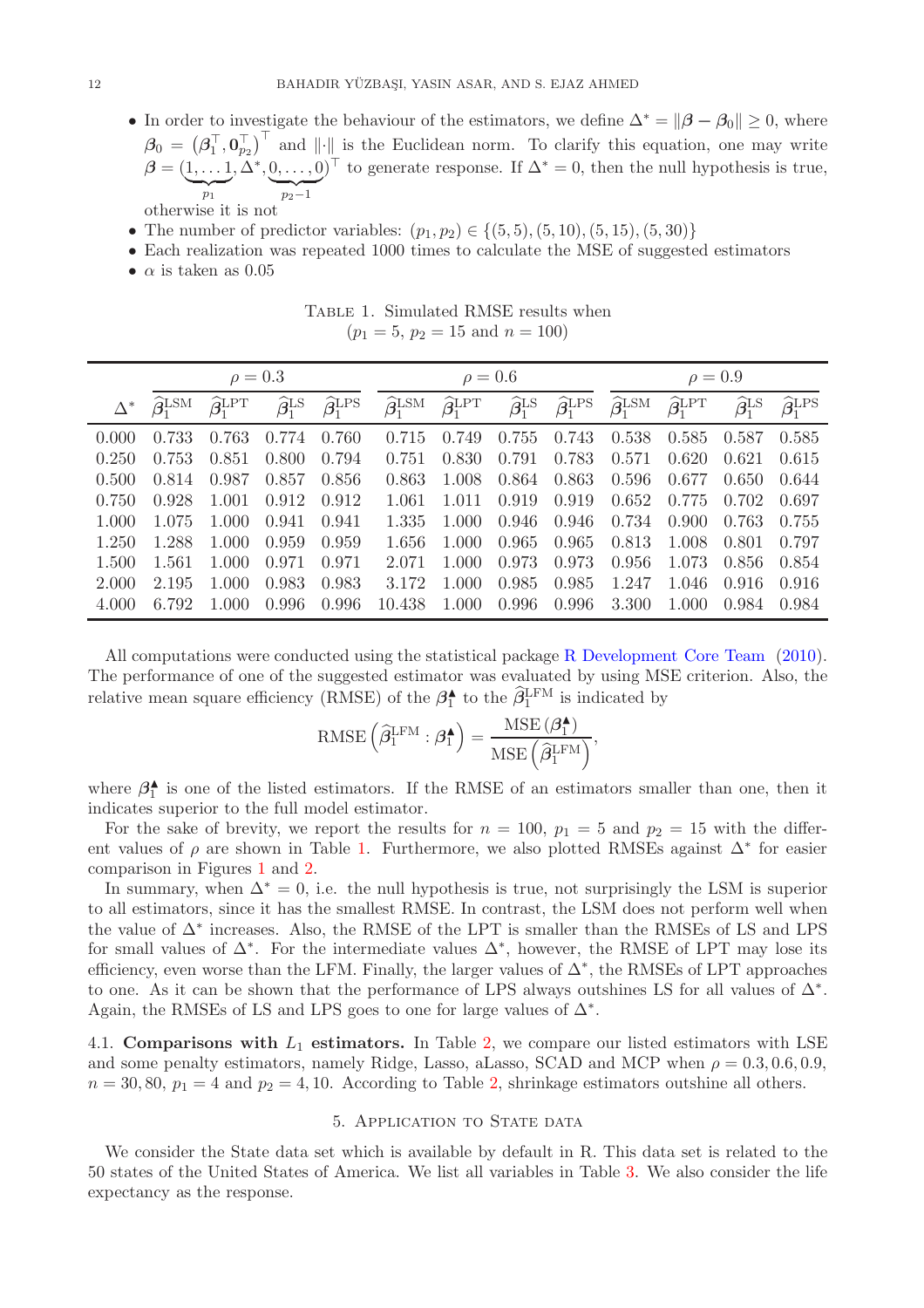<span id="page-12-0"></span>

<span id="page-12-1"></span>FIGURE 1. RMSE of the estimators as a function of the non-centrality parameter  $\Delta^*$ when  $n = 50$  and  $p_1 = 5$ .

| Dependent Variable |                                                       |
|--------------------|-------------------------------------------------------|
| life.exp           | life expectancy in years $(1969-71)$                  |
| Covariates         |                                                       |
| population         | population estimate as of July 1, 1975                |
| income             | per capita income (1974)                              |
| illiteracy         | illiteracy (1970, percent of population)              |
| murder             | murder and non-negligent manslaughter                 |
|                    | rate per $100.000$ population $(1976)$                |
| hs.grad            | percent high-school graduates (1970)                  |
| frost              | mean number of days with minimum temperature          |
|                    | below freezing $(1931-1960)$ in capital or large city |
| area               | land area in square miles                             |

# Table 3. Lists and Descriptions of Variables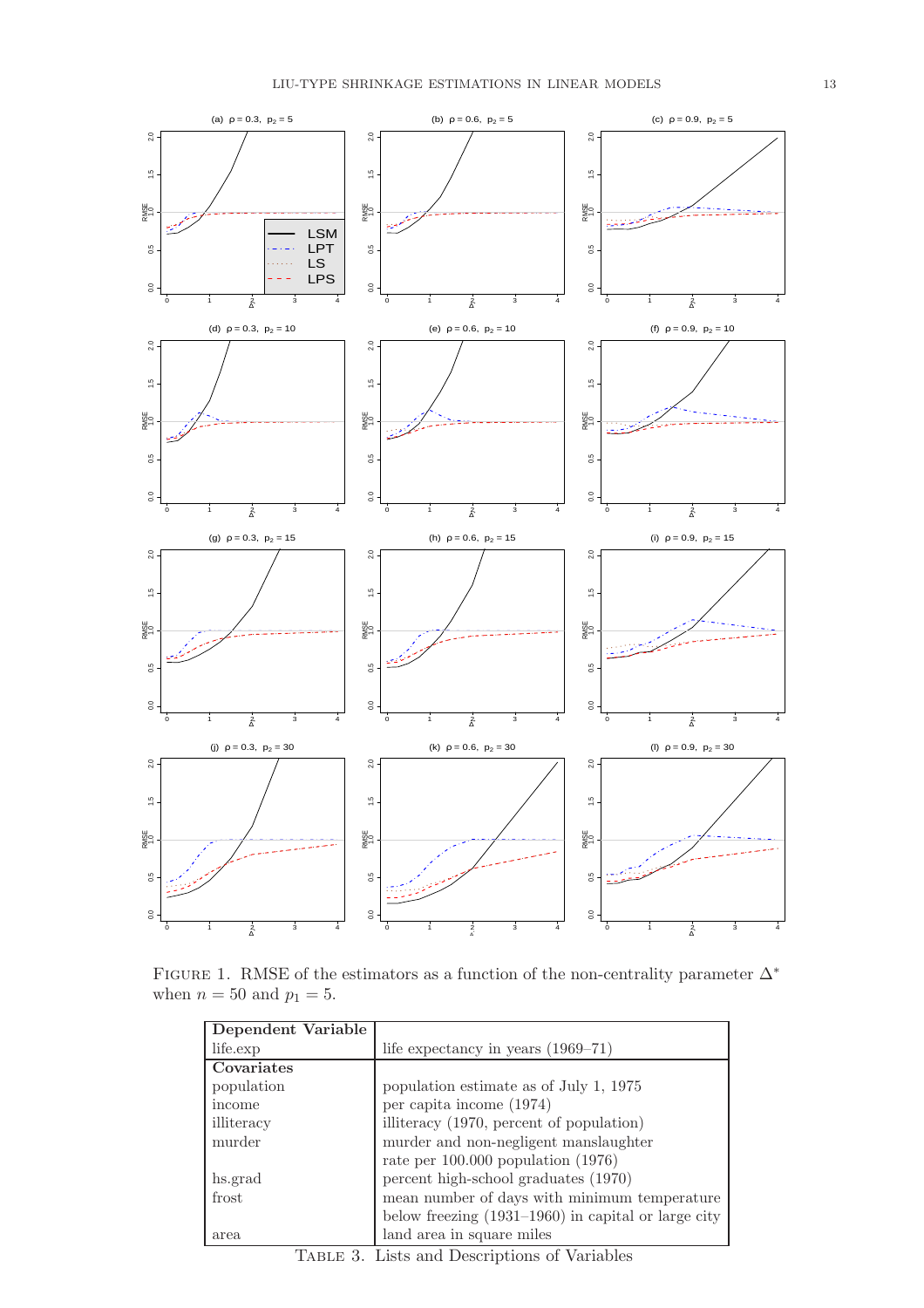<span id="page-13-0"></span>

FIGURE 2. RMSE of the estimators as a function of the non-centrality parameter  $\Delta^*$ when  $n = 100$  and  $p_1 = 5$ .

In Figure [3,](#page-14-1) we plot the coefficients of correlation among covariates. We also show the degree of correlation with colours, and the cells which has not any colour indicate that it is not significant with  $\alpha = 0.05$ . According to this figure, there are strong relationship among some predictors. This situation encouraged us to use our suggested estimator since they perform superiorly.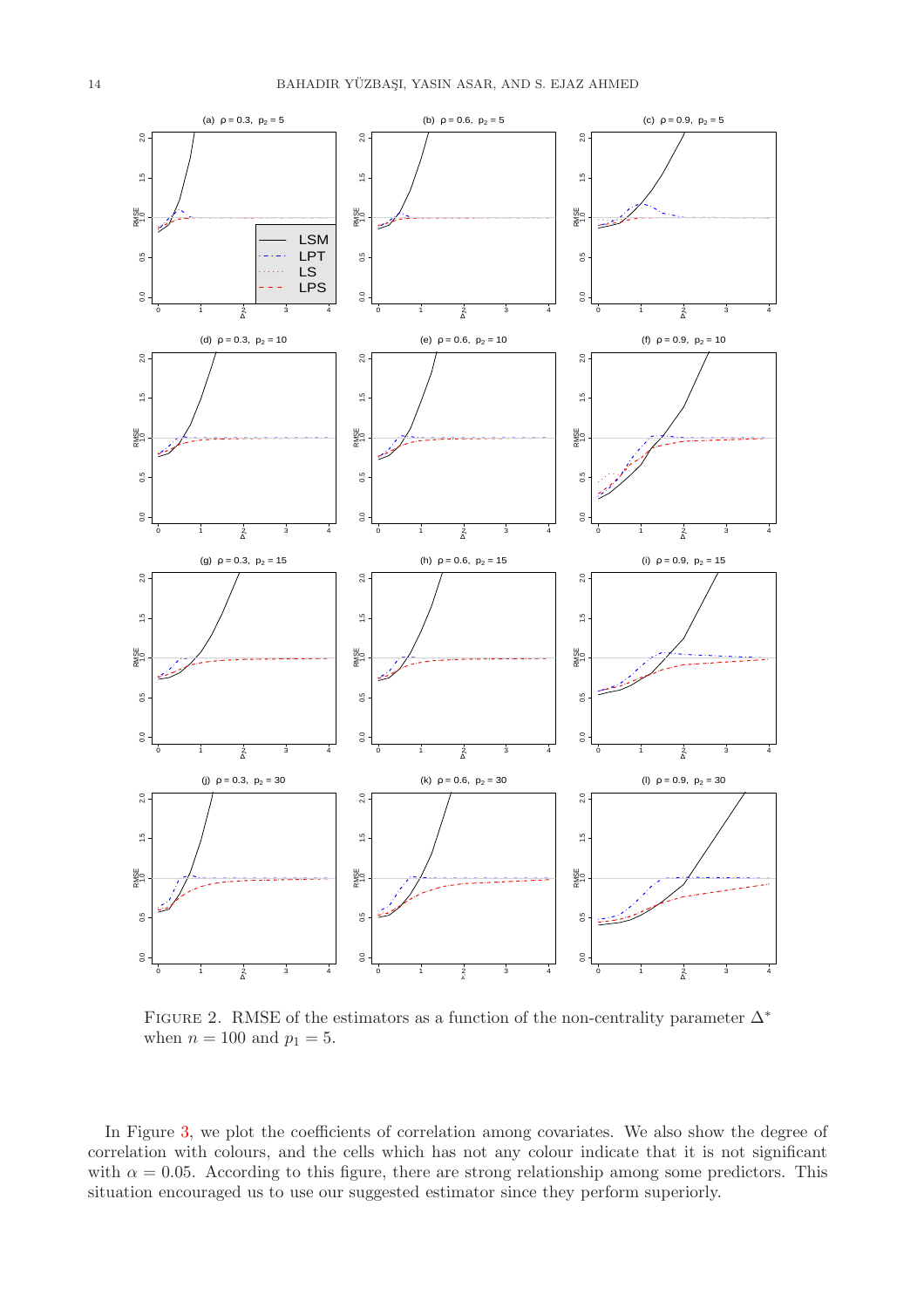<span id="page-14-0"></span>

| $\rho$ | $\boldsymbol{n}$ | $p_2$ | $\widehat{\boldsymbol{\beta}}_1^{\text{LSE}}$ | $\widehat{\beta}_1^{\mathrm{Ridge}}$ | $\widehat{\boldsymbol{\beta}}_1^{\text{LSM}}$ | $\widehat{\beta}_1^{\text{LPT}}$ | $\widehat{\beta}_1^{\text{LS}}$ | $\widehat{\beta}_1^{\operatorname{LPS}}$ | $\widehat{\beta}_1^{\text{Lasso}}$ | $\widehat{\beta}_1^{\mathrm{aLasso}}$ | $\widehat{\beta}_1^{\text{SCAD}}$ |
|--------|------------------|-------|-----------------------------------------------|--------------------------------------|-----------------------------------------------|----------------------------------|---------------------------------|------------------------------------------|------------------------------------|---------------------------------------|-----------------------------------|
| 0.3    | 30               | 4     | 1.06496                                       | 1.02669                              | 0.00085                                       | 0.00089                          | 0.00087                         | 0.00088                                  | 1.06045                            | 1.16279                               | 1.34048                           |
|        |                  | 10    | 0.00099                                       | 0.00085                              | 0.00035                                       | 0.00056                          | 0.00050                         | 0.00049                                  | 0.00072                            | 0.00064                               | 0.86505                           |
|        | 80               | 4     | 0.00097                                       | 0.00096                              | 0.00085                                       | 0.00086                          | 0.00093                         | 0.00090                                  | 1.00100                            | 0.00096                               | 1.01112                           |
|        |                  | 10    | 0.00099                                       | 0.00098                              | 0.00075                                       | 0.00076                          | 0.00083                         | 0.00080                                  | 0.00092                            | 0.00089                               | 1.02249                           |
|        |                  |       |                                               |                                      |                                               |                                  |                                 |                                          |                                    |                                       |                                   |
| 0.6    | 30               | 4     | 0.00096                                       | 0.00088                              | 0.00062                                       | 0.00067                          | 0.00078                         | 0.00076                                  | 0.00088                            | 1.00402                               | 1.22100                           |
|        |                  | 10    | 0.00098                                       | 0.00073                              | 0.00041                                       | 0.00063                          | 0.00054                         | 0.00053                                  | 0.00061                            | 0.00066                               | 1.18906                           |
|        | 80               | 4     | 0.00097                                       | 0.00095                              | 0.00075                                       | 0.00076                          | 0.00085                         | 0.00084                                  | 0.00092                            | 0.00092                               | 1.12233                           |
|        |                  | 10    | 0.00097                                       | 0.00095                              | 0.00064                                       | 0.00070                          | 0.00068                         | 0.00068                                  | 0.00091                            | 0.00086                               | 0.89928                           |
|        |                  |       |                                               |                                      |                                               |                                  |                                 |                                          |                                    |                                       |                                   |
| 0.9    | 30               | 4     | 1.04712                                       | 0.00088                              | 0.00062                                       | 0.00069                          | 0.00088                         | 0.00078                                  | 0.00094                            | 1.12360                               | 1.48810                           |
|        |                  | 10    | 0.00094                                       | 0.00055                              | 0.00028                                       | 0.00056                          | 0.00047                         | 0.00045                                  | 0.00060                            | 0.00065                               | 1.05708                           |
|        | 80               | 4     | 0.00099                                       | 0.00095                              | 0.00073                                       | 0.00080                          | 0.00086                         | 0.00084                                  | 0.00097                            | 1.16959                               | 1.61812                           |
|        |                  | 10    | 0.00100                                       | 0.00094                              | 0.00065                                       | 0.00071                          | 0.00076                         | 0.00072                                  | 0.00093                            | 1.06270                               | 1.72414                           |

TABLE 2. RMSE comparions for  $p_1 = 4$ .

<span id="page-14-1"></span>

Figure 3. Correlations among predictors

In any application, if we do not have any prior information about covariates whether they are significantly important or not, one might do stepwise or variable selection techniques to select the best subsets. In this study, we use AIC method, we find that income, illiteracy and area variables do not significantly explain the response variable, and these covariates may be ignored. Hence, we fit the sub-model with the help of this auxiliary information, and the full and candidate sub-models are given in Table [4.](#page-15-0)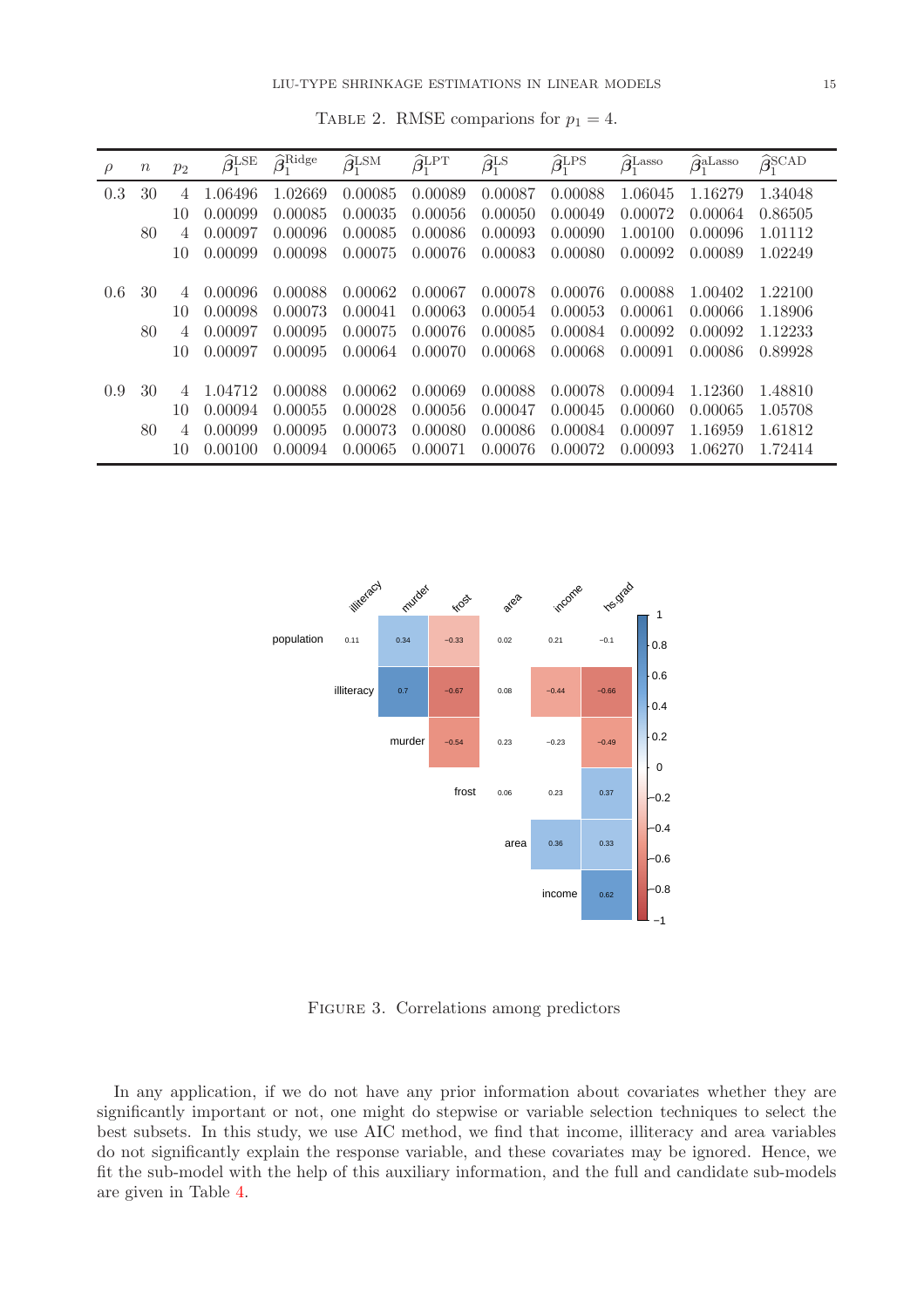<span id="page-15-0"></span>

| Models     | <b>Formulas</b>                                                                                                                      |
|------------|--------------------------------------------------------------------------------------------------------------------------------------|
| Full model | life.exp = $\beta_0 + \beta_1$ (population) + $\beta_2$ (income) + $\beta_3$ (illiteracy) + $\beta_4$ (murder) + $\beta_5$ (hs.grad) |
|            | $+\beta_6$ (frost) $+\beta_7$ (area)                                                                                                 |
| Sub-Model  | life.exp = $\beta_0 + \beta_1$ (population) + $\beta_4$ (murder)+ $\beta_5$ (hs.grad)+ $\beta_6$ (frost)                             |
|            | TABLE 4. Fittings of full and sub-model                                                                                              |

<span id="page-15-1"></span>

Figure 4. Prediction errors of listed estimators based on bootstrap simulation

Our results are based on bootstrap samples resampled 1000 times. Since there is no noticeable variation for larger number of replications, we did not consider further values. The average prediction errors were calculated via 10-fold CV for each bootstrap replicate. The predictors were first standardized to have zero mean and unit standard deviation before fitting the model. To evaluate the performance of the suggested estimators, we calculate the predictive error (PE) of an estimator. In Figure [4,](#page-15-1) we plot the prediction errors versus the listed estimators.

Furthermore, we define the relative predictive error (RPE) of  $\hat{\beta}^*$  in terms of the full model Liu regression estimator  $\hat{\beta}^{\text{LFM}}$  to ease comparison as follows

$$
RPE\left(\widehat{\beta}^*\right) = \frac{PE(\widehat{\beta}^*)}{PE(\widehat{\beta}^{LFM})},
$$

where  $\widehat{\beta}^*$  can be any of the listed estimators. If the RPE is smaller than one, it indicates the superiority to LFM. Table [5](#page-16-1) reveals the RPE of the listed estimators. According to Table [5,](#page-16-1) the sub-model estimator has the smallest RPE since it is computed based on the assumption that the selected sub-model is the true model. As expected, due to the presence of multicollinearity, the performance of both Liu-type shrinkage and pretest estimators are better than the estimators based on  $L_1$  criteria. Thus, the data analysis corroborates with our simulation and theoretical findings.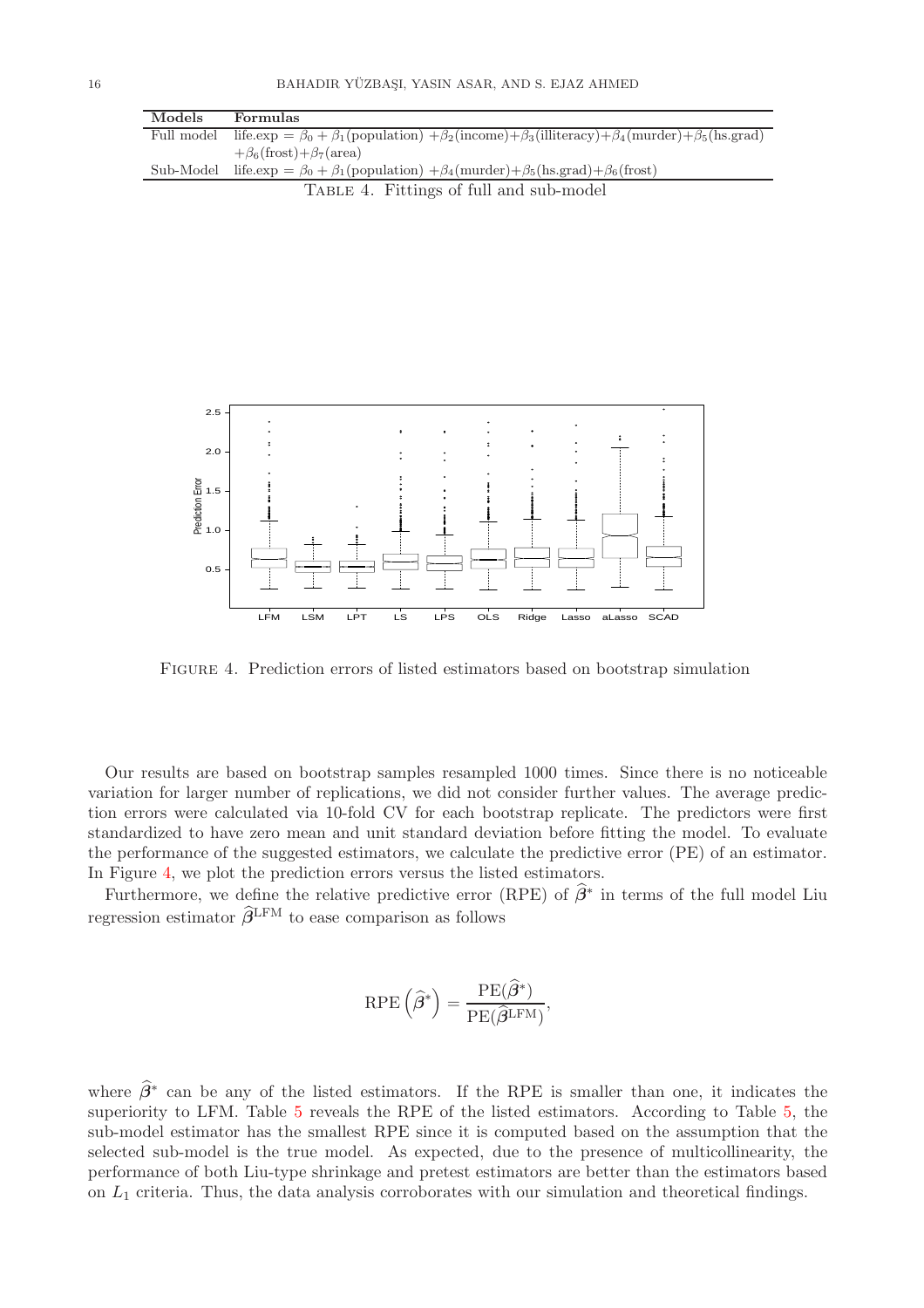<span id="page-16-1"></span>

|             | $(int \text{except})$ | Population | Murder   | HS.Grad  | Frost    | RPE   |
|-------------|-----------------------|------------|----------|----------|----------|-------|
| <b>LFM</b>  | 70.894                | 0.202      | $-1.077$ | 0.335    | $-0.282$ | 1.000 |
|             | 0.016                 | $-0.029$   | 0.034    | $-0.061$ | 0.016    |       |
|             | 0.117                 | 0.153      | 0.181    | 0.223    | 0.175    |       |
| <b>LSM</b>  | 70.881                | 0.234      | $-1.088$ | 0.385    | $-0.283$ | 0.788 |
|             | 0.003                 | 0.010      | 0.020    | 0.008    | 0.026    |       |
|             | 0.104                 | 0.117      | 0.134    | 0.134    | 0.161    |       |
| <b>LPT</b>  | 70.882                | 0.232      | $-1.088$ | 0.383    | $-0.283$ | 0.794 |
|             | 0.004                 | 0.008      | 0.020    | 0.007    | 0.026    |       |
|             | 0.105                 | 0.118      | 0.136    | 0.136    | 0.162    |       |
| LS          | 70.889                | 0.216      | $-1.091$ | 0.350    | $-0.286$ | 0.917 |
|             | 0.011                 | $-0.014$   | 0.021    | $-0.043$ | 0.013    |       |
|             | 0.110                 | 0.133      | 0.158    | 0.176    | 0.171    |       |
| <b>LPS</b>  | 70.889                | 0.215      | $-1.086$ | 0.353    | $-0.283$ | 0.883 |
|             | 0.011                 | $-0.015$   | 0.025    | $-0.040$ | 0.016    |       |
|             | 0.110                 | 0.132      | 0.153    | 0.169    | 0.162    |       |
| <b>LSE</b>  | 70.879                | 0.231      | $-1.112$ | 0.395    | $-0.298$ | 1.005 |
|             | 0.016                 | $-0.029$   | 0.034    | $-0.061$ | 0.016    |       |
|             | 0.117                 | 0.153      | 0.181    | 0.223    | 0.175    |       |
| Ridge       | 70.893                | 0.119      | $-0.816$ | 0.312    | $-0.188$ | 0.998 |
|             | 0.015                 | $-0.033$   | 0.058    | $-0.043$ | 0.048    |       |
|             | 0.115                 | 0.124      | 0.190    | 0.145    | 0.136    |       |
| Lasso       | 70.891                | 0.128      | $-0.942$ | 0.281    | $-0.182$ | 0.984 |
|             | 0.012                 | $-0.055$   | 0.090    | $-0.063$ | 0.051    |       |
|             | 0.113                 | 0.119      | 0.190    | 0.177    | 0.156    |       |
| aLasso      | 70.888                | 0.096      | $-0.464$ | 0.571    | $-0.079$ | 1.385 |
|             | 0.010                 | 0.104      | $-0.464$ | $-0.223$ | $-0.079$ |       |
|             | 0.129                 | 0.167      | 0.364    | 0.233    | 0.133    |       |
| <b>SCAD</b> | 70.888                | 0.141      | $-1.057$ | 0.259    | $-0.201$ | 1.026 |
|             | 0.009                 | $-0.083$   | 0.051    | $-0.117$ | 0.107    |       |
|             | 0.116                 | 0.140      | 0.175    | 0.219    | 0.187    |       |

Table 5. Estimate (first row), Bias (second row) and standard error (third row) for significant coefficients for the state data. The RPE column gives the relative efficiency based on bootstrap simulation with respect to the LFM.

## 6. Conclusions

In this paper, we combined the pre-test estimator and Stein-type estimator with the Liu regression method in order to obtain a better estimators in the linear regression model when the parameter vector  $\beta$  is partitioned into two parts, namely, the main effects  $\beta_1$  and the nuisance effects  $\beta_2$  such that  $\beta = (\beta_1, \beta_2)$ . Thus, our main interest is to estimate  $\beta_1$  when  $\beta_2$  is close to zero. Therefore, we conduct a Monte Carlo simulation study to evaluate the relative efficiency of the suggested estimators and also we present a real data application. According to both the results of the simulation and real application, we conclude that our estimators have better performance than LSE, ridge and the estimators based on  $L_1$  criteria.

# Acknowledgement

This research is supported by Necmettin Erbakan University, Scientific Research Projects Unit, Project No: 171215001.

#### **REFERENCES**

<span id="page-16-0"></span>Ahmed, S. E. (2014). Penalty, Shrinkage and Pretest Strategies: Variable Selection and Estimation. Springer, New York.